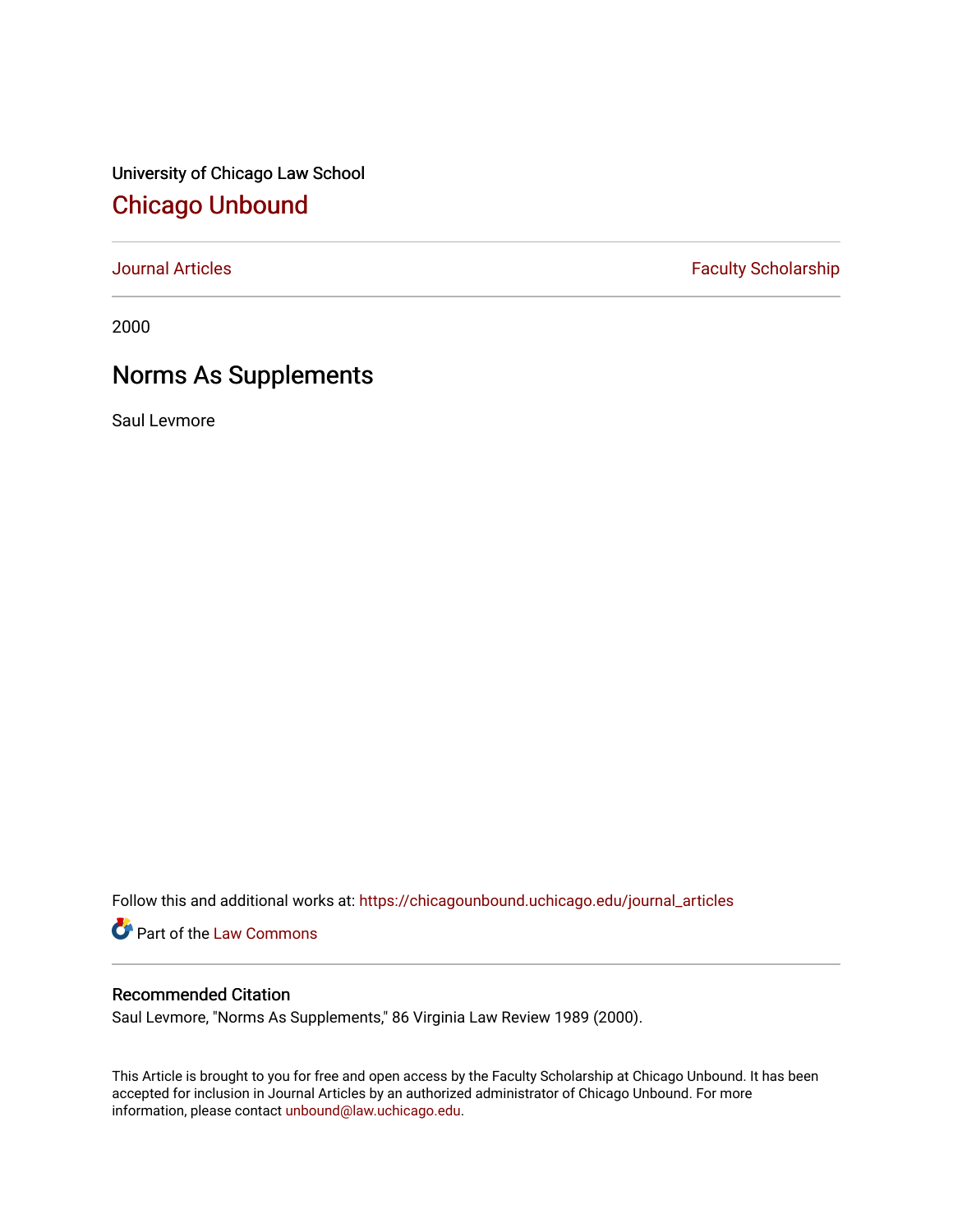#### NORMS AS SUPPLEMENTS

*Saul Levmore\**

#### INTRODUCTION

**M** OST readers of law reviews can distinguish a norm from a law. A norm is a practice and a law creates an obligation, at least for the purposes of this Essay. These practices often have mysterious origins and puzzling staying power, while laws come from fairly familiar institutions and are generally enforced in transparent fashion. The papers and comments that appear here, and that were presented at a conference entitled "The Legal Construction of Norms" at the University of Virginia School of Law, are representative of the emerging law-and-social-norms literature (but at the high end, of course). This work is largely about the coexistence of laws and norms, and often about the influence of either law on norms or of norms on law. My own contribution in this Essay, concentrated in Part I below, emphasizes the supplemental quality of norms rather than the "overlap," or duplication, between laws and norms. All the work in this symposium shows that these two tools are better than (either) one. And all the pieces here demonstrate that the coexistence of social practices and legal obligations raises a set of interesting questions, both about the division of labor between laws and norms and about the ability of these tools, jointly and severally, to promote common ends.

Norms can supplement formal private arrangements as well as public rules. I consider the practice of paying gratuities following the receipt of certain personal services to help make this point about social norms as supplements to private contracts. It is, almost necessarily, an imperfect example of the supplemental quality of social norms with respect to private law. I then turn to the norms that accompany various public pronouncements, or laws, including

#### 1989

<sup>\*</sup> William B. Graham Professor of Law, University of Chicago Law School. I am grateful for discussions I enjoyed with fellow participants at the conference held at the University of Virginia and then more recently with Eric Posner, Julie Roin, and George Triantis.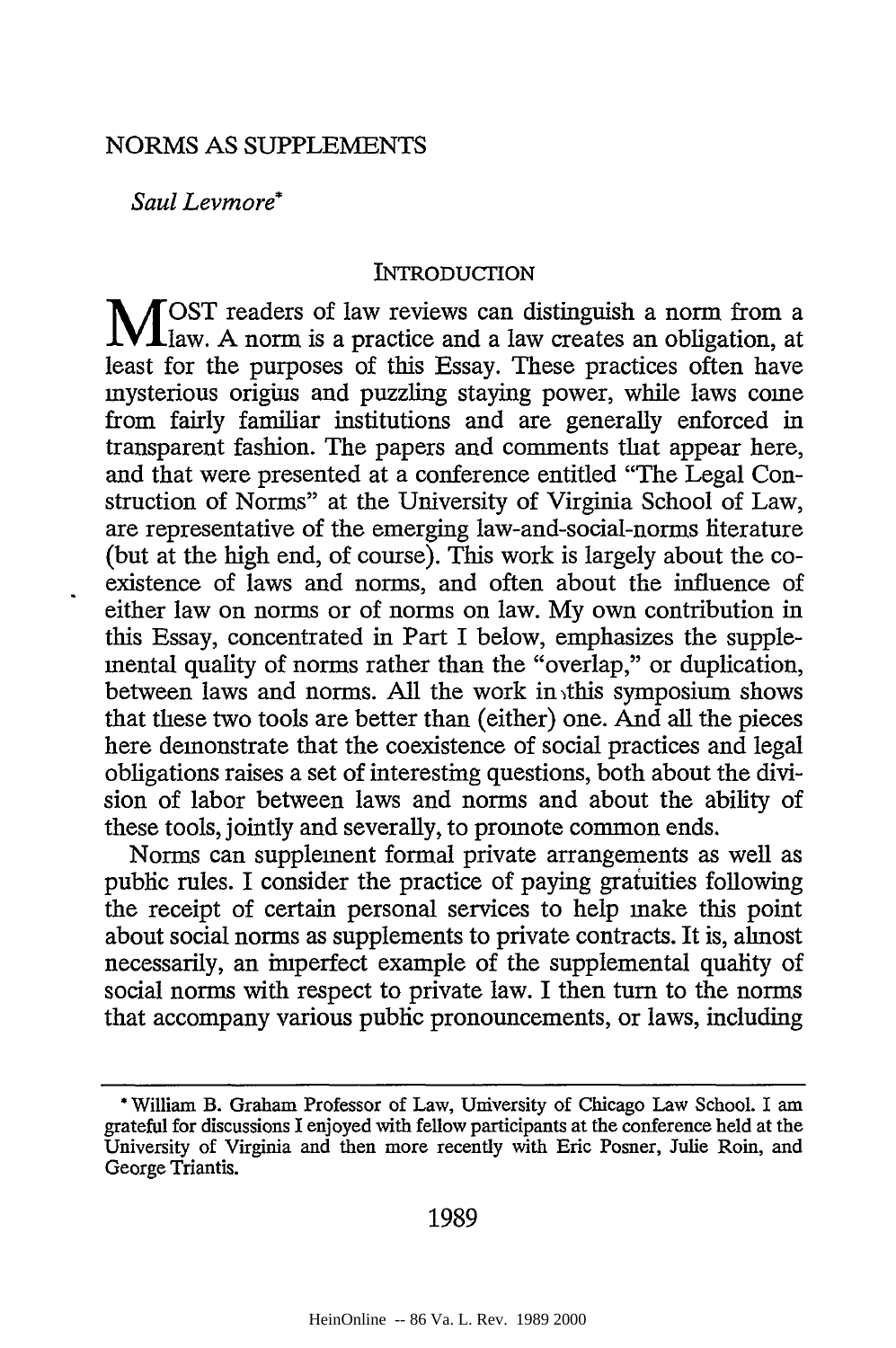rules about parking and smoking. The idea offered here is that, much as norms refine private arrangements where perfect contracting is difficult, norms can also supplement public law. In particular, norms help us to know whether to regard legal rules and sanctions as mere prices or as something to be followed even where we are willing to pay the stated, legal price associated with a violation. The parking example may seem unimportant, but, of course, extremely serious wrongdoing is likely to be discouraged unambiguously (at any price). Norms and laws may reinforce one another to discourage murder,<sup> $1$ </sup> but there is no question of encouraging the right violations of that law.?

In Part II, I turn to my assigned task of commenting more directly on the work presented at the Virginia conference and recorded here. I try to offer something of a thematic guide by connecting these works with the question of whether the laws and norms under discussion are basic and supplemental, respectively, or instead overlapping and duplicative. Taken together, the papers demonstrate not only the richness of norm-thinking but also the complexity of the interaction between laws and norms.

# I. THE NORM SUPPLEMENT TO PRIVATE ARRANGEMENTS AND PUBLIC LAW

## *A. Norms and Contracts: Tipping Practices*

A classic law-norm distinction is that we pay bills or published charges in taxicabs, restaurants, and other venues, under threat of legal sanctions arising out of contract and criminal (theft) law, but then most of us often add a quasi-discretionary gratuity for the immediate provider of service. This practice presents many of the interesting issues associated with norms, though many of these are not subjects for the present Essay. Tipping is a norm in the sense that it is required neither **by** law nor contract but is nevertheless

<sup>&#</sup>x27; Though even here laws may bend toward norms, as we will see. See infra Part II.A (discussing Paul Robinson's work).

**<sup>2</sup>** Even in the case of murder, there is some play in definitions and excuses, so that there might be refinement through norms pertaining to euthanasia, civil conflict, and so forth. But I look elsewhere for examples of norms as supplements to fairly serious law. Thus, at the conclusion of Part I.B.3, there is the idea that norms may supplement laws requiring drivers of motor vehicles to be licensed and insured.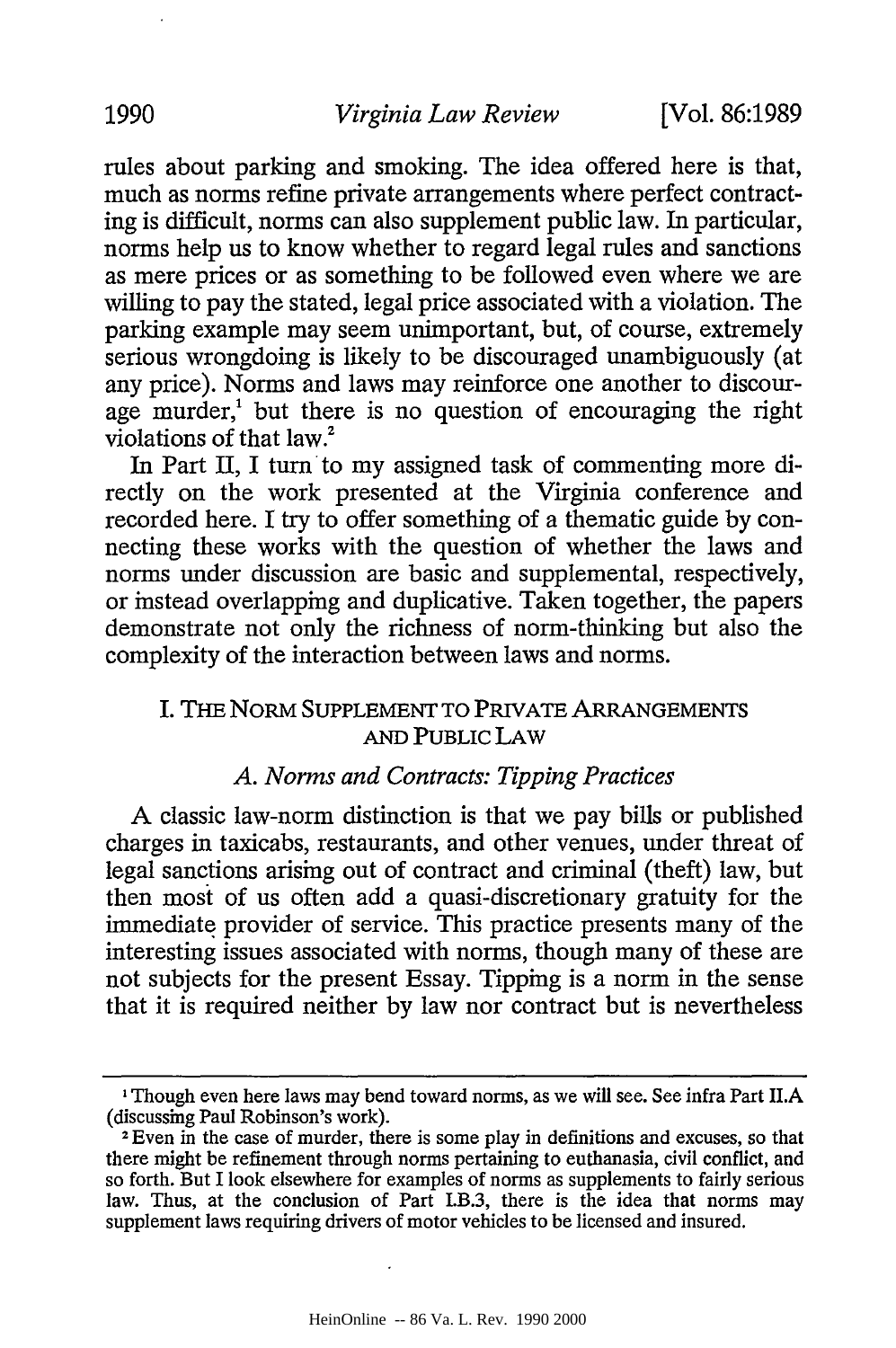widely practiced in some industries; there is local variation; and it is transmitted fairly smoothly to succeeding generations and even to itinerant participants. Tipping, like many other norms, may solve a kind of collective action problem? Rational choice adherents are somewhat puzzled by the tipping custom, as they are by many other norms, especially when practiced by non-repeat players. A one-time customer would seem to gain very little by making a gratuitous payment. The mystery is either why the practice persists or why it has not moved up chronologically to precede the provision of service.<sup>4</sup>

Through the lens of agency-cost theory, gratuities can be understood as useful supplements to contracts. Employers could compensate their employees more efficiently if they had more information about how these employees interacted with customers. Customers have better access to this information, and the most efficient compensation system might well incorporate payments from both employers and customers. Wages and (post-performance) tips can combine to create a superior compensation package. Preperformance payments by customers, or payments by repeat customers, might also signal the level of service the customer seeks.

For example, the owner of a taxicab, who employs another to drive the vehicle, observes the driver's daily mileage and fare receipts as well as accident experiences, traffic violations, insurance claims, and wear and tear on the vehicle. But passengers are able to observe the driver's manner, attention to individual passenger's needs, and some aspects of driving behavior and vehicle condition.

**<sup>3</sup>As** discussed presently, a service provider's customers and employer might efficiently combine to monitor and compensate the provider. Each customer will be better off if most or all customers assess performance and reward the provider. There is something of a collective action problem because each customer might benefit by contributing nothing to the compensation fund.

<sup>4</sup> One idea here is that service providers might as a group develop a reputation for responding to signals about the level of service that is desired. If one tips a taxi driver handsomely at the outset of a trip to the airport, then the driver knows that speed and risk have been bought. Even this example is imperfect because the rational driver might ignore the signal and the consequences of his own low effort on the fortunes of other taxi drivers in the city. Moreover, the customer might treat the tip as a down payment, so that the rational customer might underpay the legal fare at the conclusion of the trip. Finally, many customers do not know the appropriate baseline (such as the estimated fare to their destination) so they will not know how to formulate a generous up-front tip.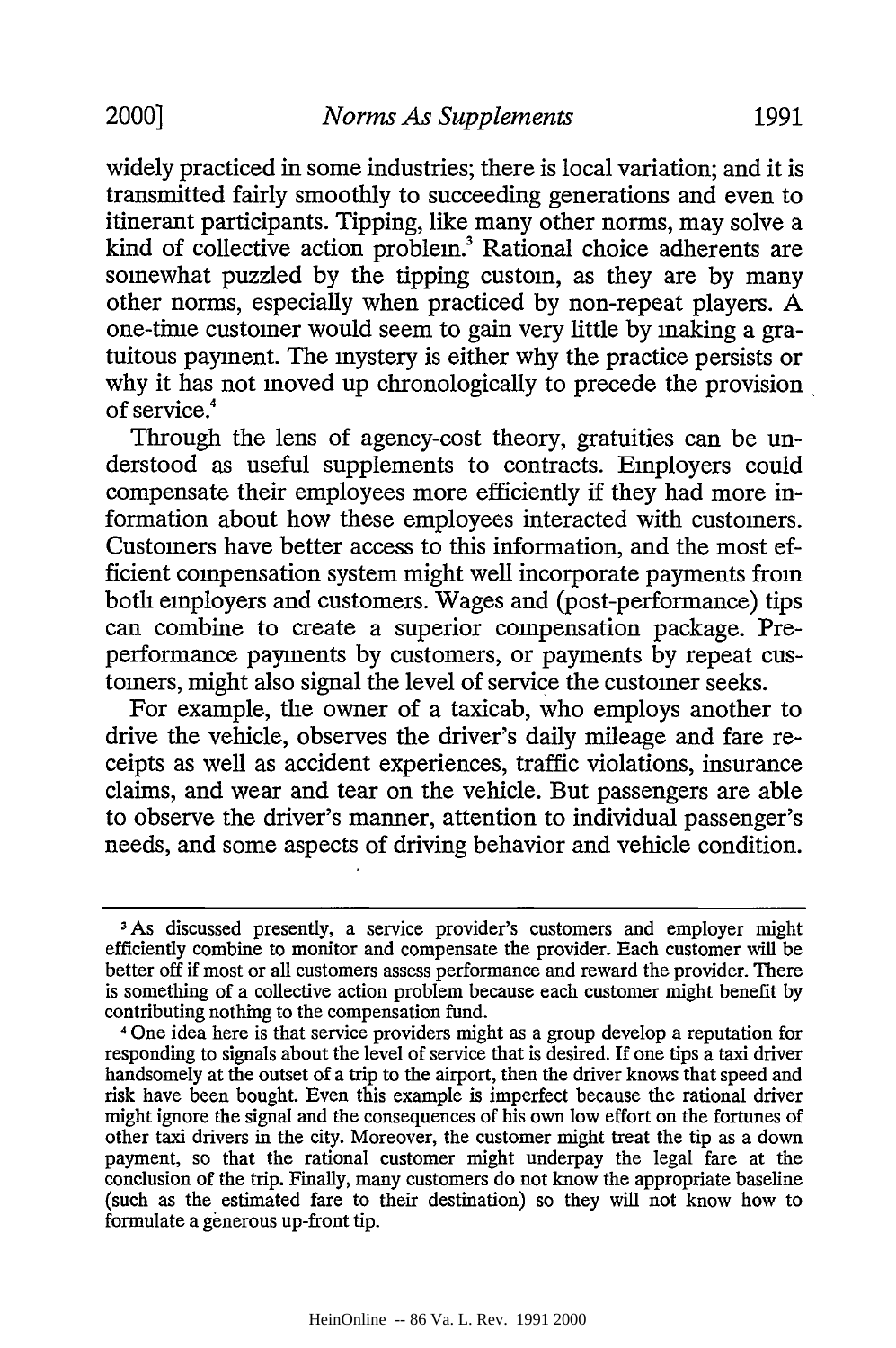There is very little in this bifurcation that explains the development of the social norm of tipping. Each passenger has a private incentive to refrain from tipping or to tip minimally (once the norm is in place) in the interest of avoiding a confrontation. Social norm and rational choice theorists may puzzle over the question of how it happens that in some countries so many passengers do indeed contribute substantially to taxi driver compensation. But my interest here is not with the (good) question of how certain practices arise, but rather with the question of where we find them. I offer the taxicab example as a simple illustration of the contribution that agency theory might make to this question, namely that we might find discretionary payments from customers precisely where performance quality varies and where the customer is best able to observe the effort or outcome. The practice improves on the available contract.

The taxi example raises as many questions as it answers. There is the rationality problem, as already noted, because no customer has much of an incentive to tip at all or to tip according to observed performance. And if there is something of a sorting process going on, such that customers tip, or tip at different levels, in order to secure different levels of service, it might make more sense for the customer to tip in advance of the service rather than at its conclusion.<sup>5</sup> Moreover, many customers are not only one-time players but also are unfamiliar with local traffic conditions so that they are poor assessors of the performances they observe. Still, these flaws must be compared to those which accompany a compensation scheme controlled by the employer alone, and it is certainly plausible that tipping improves upon the contract that the employer and driver (or the regulatory authorities and these private parties) can arrange on their own.

Tipping is an equally common practice in haircutting establishments, and here the agency-cost explanation offers a nearly flawless version of the norm-as-supplement idea. The customer is well situated to assess the provider's performance, if only because the customer has normally given instructions prior to the service,

<sup>&</sup>lt;sup>5</sup>Thus, up-front payments to secure desirable or quick seating in a restaurant are not puzzling. Payments made at the end of the transaction, by irregular or one-time customers, are more curious.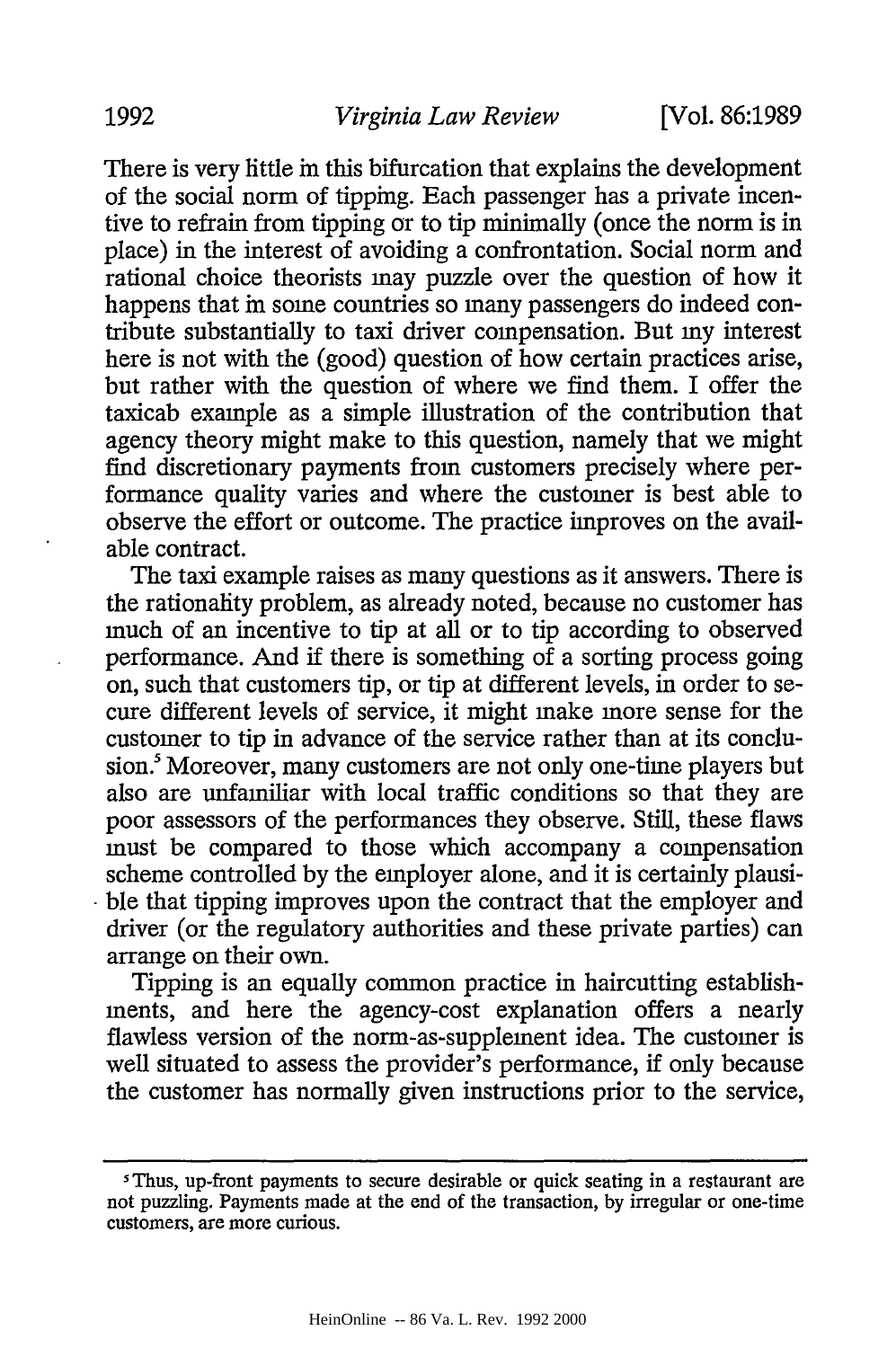and at the time of the tip has experienced the service itself. Meanwhile, the employer evaluates the provider's teamwork skills, speed, and other performance characteristics that are more obvious and of greater interest to the employer than to individual customers. Finally, although the customer's payments are again discretionary, rather than fixed by contract, the customer is often a repeat player, who risks something with respect to future transactions and options by defecting from the tipping practice. There is less mystery as to the development and maintenance of this tipping practice than there is in the taxicab case.' Anecdotal evidence from several countries suggests that tipping is more universal in the case of haircutting than in taxicabs, which is unsurprising, given the preceding analysis.

These quick examples suggest the outlines and limits of a positive theory of norms as supplements (to legally enforceable, but private, contracts). The most optimistic version begins with the haircutting example and then works its way through taxicabs, restaurants, pizza deliveries, and valet parking until it gets to the margin where the gains from tipping are barely worth the candle. Such things as hotel housekeeping services are found at the margin; the employer can observe performance fairly well, for there is little personal contact, but the customer may know that he or she has presented the housekeeper with an unusually challenging room. Beyond this margin, say at the counter where fast food is ordered, tipping is nonexistent because there is no gain from using the customer (and the social practice) to enhance the employment contract. The employer has standardized the employee's task down to the details of how customers are greeted, and supervisory employees can directly monitor virtually everything that customers observe.

Although this is obviously not the place to offer a comprehensive theory of tipping, it is useful to take note of a collective action problem that plagues contractual and legal supplements alike. A resident or tenant in a high-rise building might tip a doorman or other employee "because" the tenant observes the level of service

**<sup>6</sup>A** cold-blooded rational choice observer may be puzzled that more customers do not renege on the implicit agreement of payment from two principals, departing without leaving a gratuity and moving on to another provider.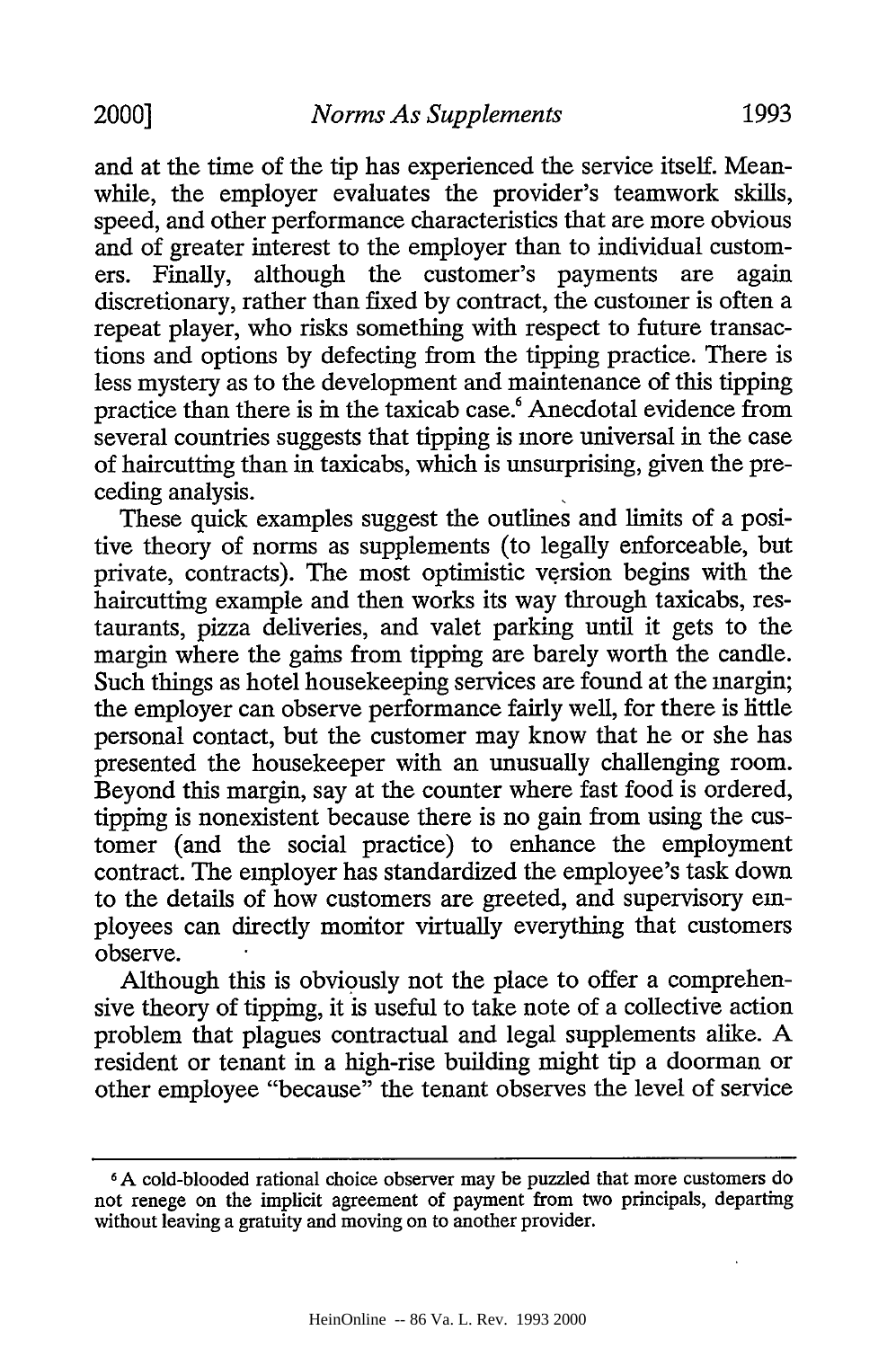better than the manager who pays the doorman's base salary. Tipping might generate greater effort on the doorman's part. But there is a danger that in order to maximize gratuities, the doorman will withhold service from some tenants and shift effort to others. Tipping might simply cause the provider to allocate efforts and good cheer across residents, rather than to increase total effort. If tipping generates competition among residents more than it does greater effort from the employee, then tenants might be better off with a no-tipping norm.<sup>7</sup> This conclusion requires that we downplay the possibility that competitive tipping, as  $\overline{I}$  will call it, is efficient simply if it works to allocate service to those who value it most highly. The rough idea is that such a market would be highly imperfect because the doorman, or comparable provider, is able to manipulate relatively ill-informed buyers.

This sort of reasoning about competitive tipping helps explain why professors do not expect or accept gratuities from their students and why we disapprove of (and to try to outlaw) tips to police officers and judges. Residents of some apartment buildings do in fact sometimes discourage tipping, but the problem is that it is difficult to enforce this norm because tipping is nontransparent and in the interest (or at least the short-term interest) of many residents. Tipping seems like a generous thing to do, and it may be difficult to nudge a norm toward a new equilibrium that seems both contrary to the actor's self-interest and ungenerous.

In other settings, the collective action problem among potential tippers is present but so is the more positive effect of tipping on work effort. If a restaurant forbids gratuities, or strongly discourages discretionary payments by adding a substantial service charge

**<sup>7</sup>**Employers might also be better off with no tipping either because they lose from the competition among customers or, more interestingly, because tipping facilitates collusion against the employer. Thus, a waiter might bring free drinks with the hope of receiving a "tip" that is greater than the tip the waiter would have expected to receive from bringing the drinks but billing the customer as instructed. A fast-food franchise avoids the problem of "free" food passing from employees to customers by announcing a no-tipping policy; any observed payment to the employee raises serious questions. In the taxicab case, the driver and customer can collude by agreeing on trips "off the meter" but tipping is unlikely to have much of an effect on this problem. Indeed, where no-tipping is the norm, unmetered trips may be somewhat more likely than where tipping is practiced; in the latter case the driver loses the normal tip on the metered fare and must hope that the side payment will more than compensate for this loss.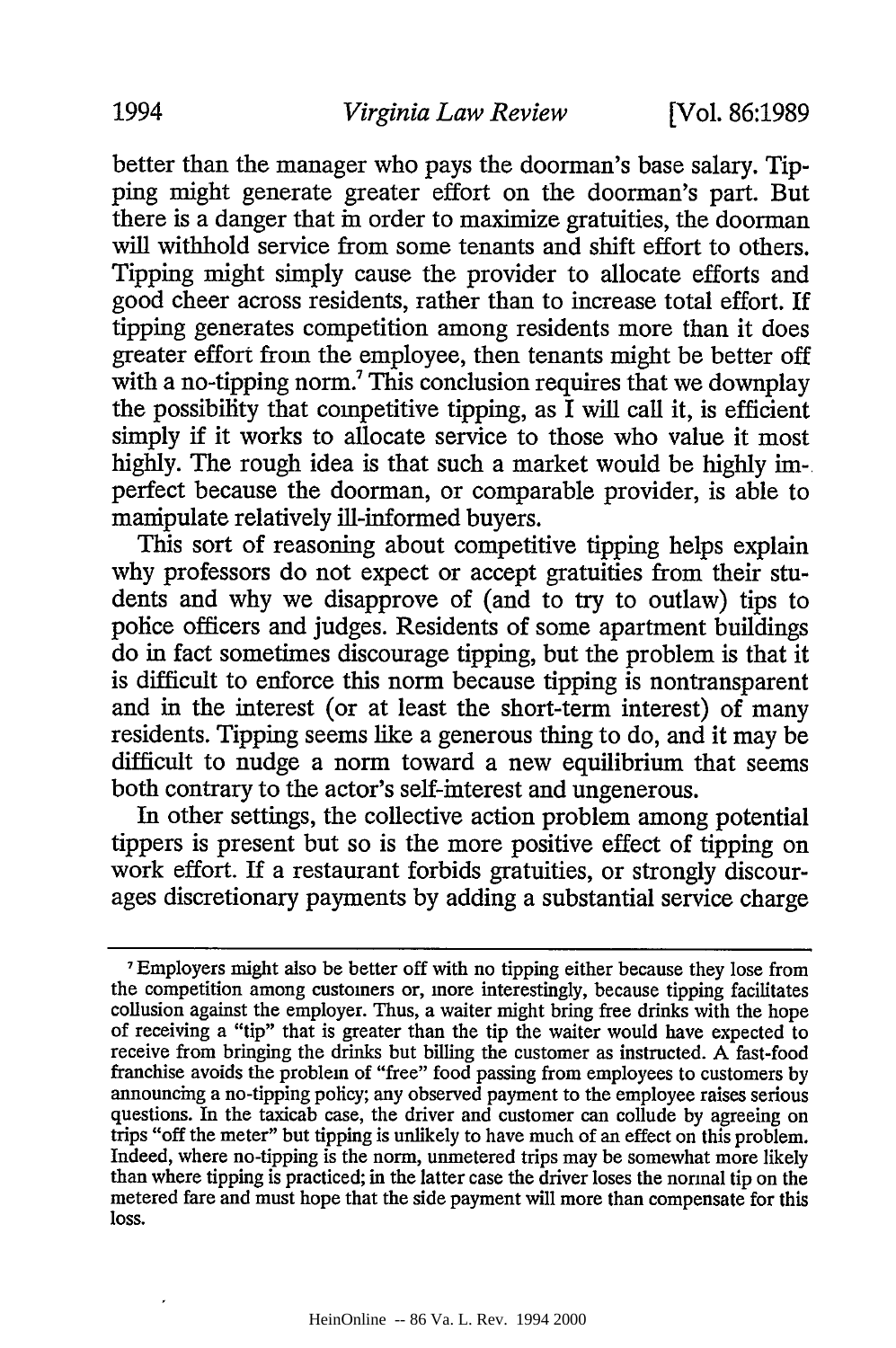to all checks, then we can explain the practice (of no individualized tipping) with an eye on the collective action problem among patrons. In a busy establishment, I would prefer not to be served by a waiter who also serves a nearby table where a known or likely big tipper is sitting. Once again, haircutting is a convenient example because there the customer is a superior monitor, receives personalized service, and (we now see) rarely competes directly with other potential tippers. While tipping surely has something to do with individualized service, it may be more useful to emphasize the presence of tipping where there is no danger of destructive competition among those who are served. Accordingly, most of us tip taxi drivers but not bus drivers. We give individual gratuities to tour guides only when they serve a single family or very few chents at one time. It is not surprising that a group tour will tip the driver or guide; repeat play by the intermediary (the tour organizer) is more likely than for the individuals and in both cases the customers have information not available to the employer. But it is noteworthy' that the group will collectively rather than individually do the tipping. In short, the collective action problem among those who are served by a single provider reduces the efficiency of the tipping supplement and makes a positive theory more difficult.<sup>8</sup>

Finally, I should note that customers do not normally make discretionary payments to salespeople in a retail store, even though these customers are both excellent observers of service and rarely in direct competition with other customers. But in this setting the salesperson often receives a commission, in the form of a percentage of sales facilitated by the salesperson, which is a good deal like the fixed service charge at some (no-tipping) restaurants. In the case of restaurants, we normally choose the establishment but not the waiter. The worst waiter in the restaurant may deliver the same amount of food and drink as the best waiter; discretionary tipping, or commissions, rewards the attentive and knowledgeable waiter, and it does so in a way that serves the employer's interest because

<sup>&</sup>lt;sup>8</sup>This is a cousin of the argument that multiple principals served by a single agent (as in the case of most homeowners who employ a single real estate agent to sell their houses) will prefer fixed commissions that reduce the agent's incentive to prefer one seller over another. See Saul Levmore, Commissions and Conflicts in Agency Arrangements: Lawyers, Real Estate Brokers, Underwriters, and Other Agents' Rewards, 36 J.L. & Econ. 503,507 (1993).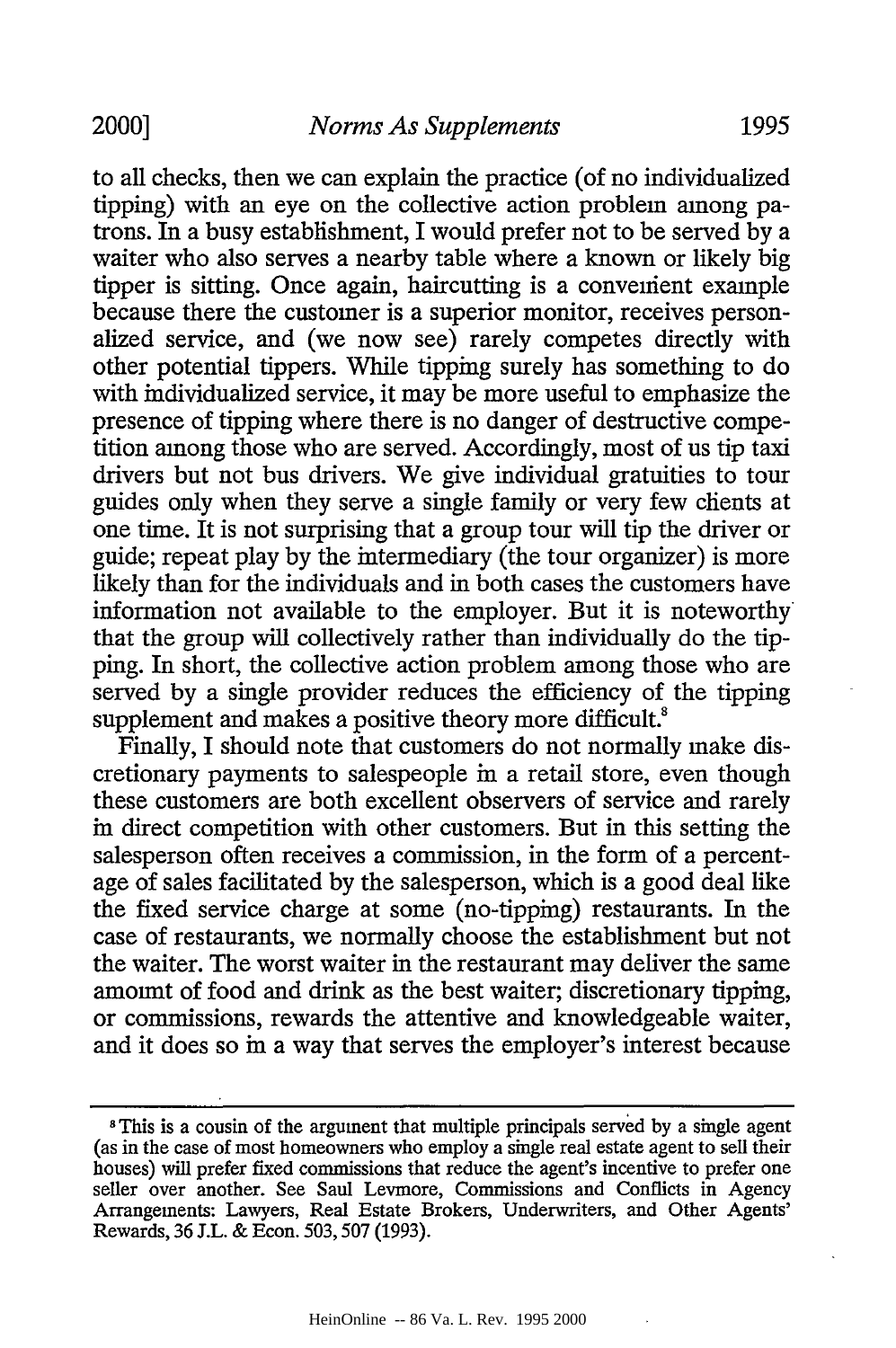it encourages return visits. In contrast, we often spend time in retail establishments without buying anything, so that fixed commissions are more likely to offer differential rewards to skilled and attentive salespeople than they would to waiters.

Tipping is rare where the customer already pays the provider by the hour, but this variable may simply camouflage the question of whether the customer is especially well situated to help determine the provider's compensation. Gardeners, psychiatrists, electricians, lawyers, auto mechanics, and plumbers are not tipped even when they are employees, even though there would rarely be a problem of competitive tipping, and even though there is an element of personal service that most customers think they can evaluate. Ski instructors are counterexamples because they charge by the hour but are, nevertheless, often tipped. It is possible that the ski school student has more private information than the other clients implied in the preceding list of hourly professionals, but it is more likely that the ski school student is the one least likely to offer repeat business. More likely, these cases and exceptions remind us that norms are imperfect contractual supplements in the sense that they require some cultural convergence and are difficult to modify. There is, for example, something awkward about—which is to say that there is a mysterious norm against-tipping across or up the socioeconomic ladder, and perhaps a positive theory should limit itself to the presence or absence of discretionary transfers to relatively low-earning providers.<sup>9</sup>

The awkwardness of tipping in one direction is offset, or sometimes exacerbated, by gift-giving norms. Chents do not tip lawyers, but they do send occasional gifts, and various professionals receive very substantial gifts or bonuses (or even de facto commissions) in the event that the client experiences a particularly good outcome. Such gifts and commissions can travel down the economic ladder as well. Gamblers

**<sup>9</sup>** Something of this sort may be at stake in the (old-fashioned) norm of refraining from tipping when the service provider owns the establishment. The cultural interpretation of this practice is that the entrepreneur is more of an equal and that it might be insulting to suggest that an immediate ex-post evaluation is necessary to encourage effort. At the same time, the dual agency approach suggests that the entrepreneur fully internalizes the various interests in repeat business and the like. The boss is already on a 100% commission, so to speak, and the threat of a dissatisfied customer is a substantial threat indeed. Note that this suggests that the practice of withholding tips from provider-owners should be absent, *or* at least weaker, where the customer is normally a one-time client. Indeed, the sometime norm against tipping entrepreneur-hairdressers has not discouraged the tipping of taxidrivers who own their vehicles and medallions.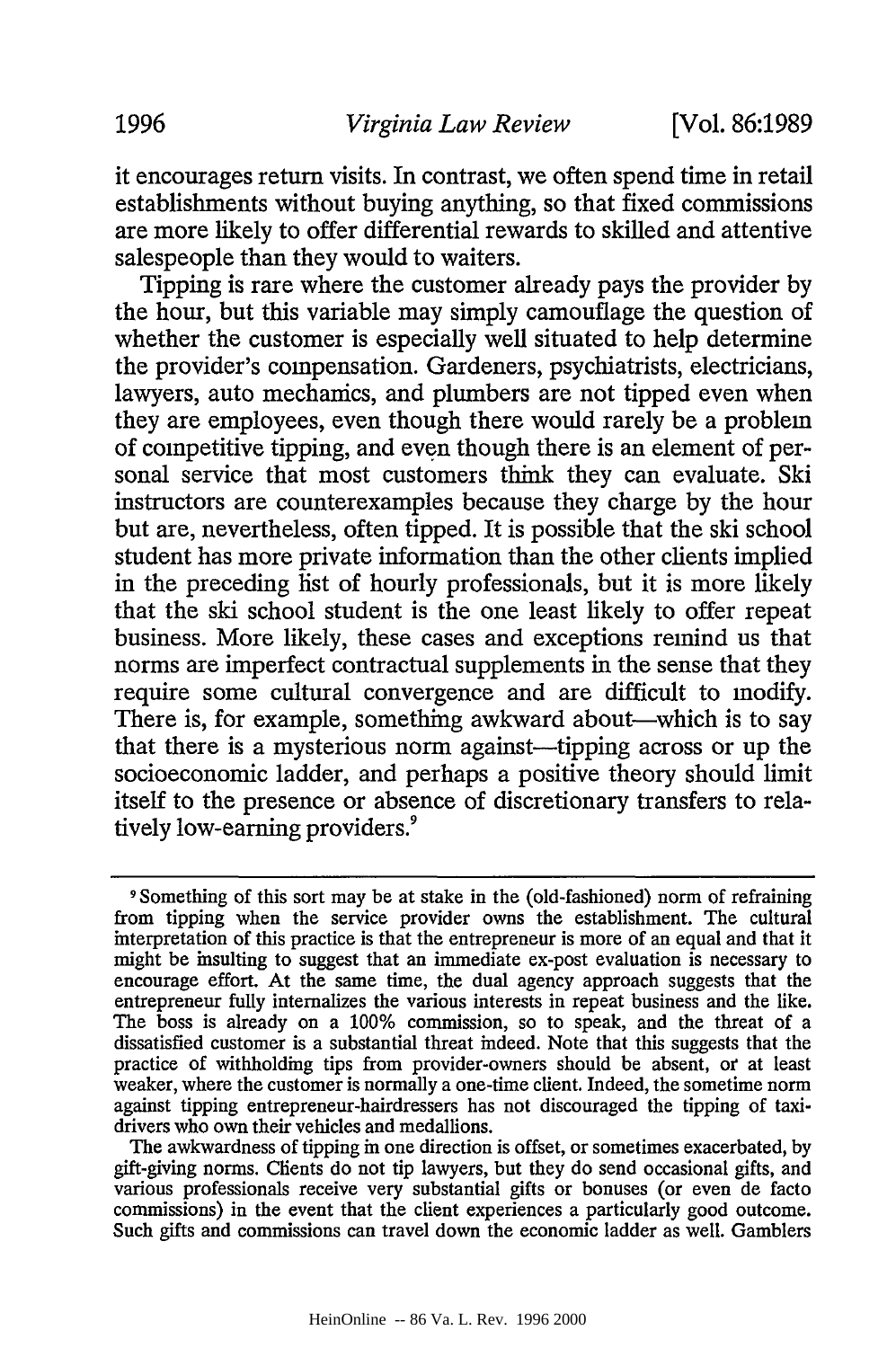If it is easy to rationalize the conventional disinclination to tip some service providers, it is more difficult to understand the presence of a tipping practice with respect to others. One such puzzle is the practice of tipping when receiving delivery of prepared food. The customer who tips the pizza delivery person is, after all, in a poor position to observe service because it is hard to know whether the provider hustled or whether it was simply a slow night in the ovens or on the roads. These gratuities may however offer a kind of risk pooling; if the pizza parlor is experiencing a slow evening, the few customers who are served will perceive the delivery person as skilled or attentive, and the increased tips they provide may compensate for the slow business. But if this is the case, it is of little interest here because the employer could directly provide this sort of compensation, evening out busy and slow nights. The practice, or norm, is not needed to supplement the obvious contract.

The pizza practice may have a simpler explanation—but again it is one that has nothing to do with norms as supplements to contracts. The delivery must be paid for at the recipient's door, and the absence of exact change may have generated tips as a kind of rounding routine, as reflected in the expression "keep the change."

# *B. Norms and Laws*

#### *1. Prices and Sanctions*

Norms can supplement legal rules by coloring around the rules in a way that informs actors as to whether a rule is a serious signal, or "sanction," or is instead a mere price." I begin with the pricesanction distinction and then use a straightforward example to communicate this idea of norms as supplements to laws. There are

<sup>10</sup> There is much more to be said about prices versus sanctions. A good starting point is Robert Cooter, Prices and Sanctions, 84 Colum. L. Rev. 1523 (1984).

tip their bookies, and even the clerks at the racetrack windows, after a big win. But difficult as it is to limit the discussion here, I need only to make the case that norms can often supplement private contracts. The norms governing gratuities certainly seem to do this, although they do much more as well. In the early twentieth century some state legislatures considered legislative sanctions against tipping, and there were apparently antitipping leagues. One explanation for these movements is that the practice was considered demeaning to the recipients. See Viviana A. Zelizer, The Social Meaning of Money 94-99 (1994). A modern view might insist that the rhetoric of that era might have been about class differences but the reality might have been about competition among tippers.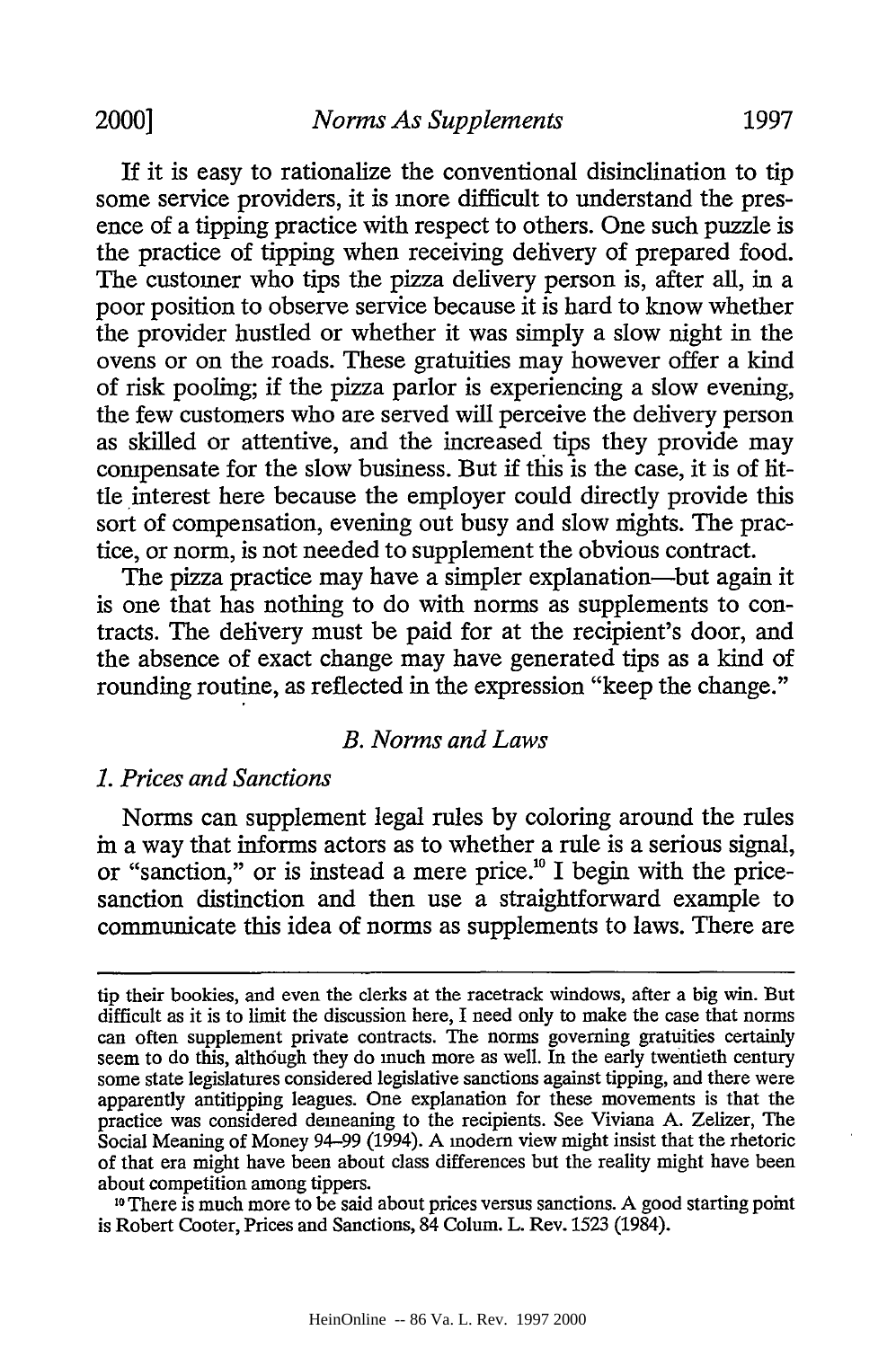surely other kinds of supplements that law can use and that norms can offer. And norms plainly do some things that cannot be described as supplementing law. I do not aim to offer an exhaustive theory or categorization of norms. Norms may sometimes, though rarely, be substitutes for laws, and norms may be unrelated to laws. My aim here is to describe a subset of norms. This subset contains norms that supplement legal rules, and thereby produce packages that are superior to those that laws (or norms) alone can generate.

When is a legal rule a mere price? There is a surprising dearth of literature and agreement on the subject. Imagine that *A* pollutes in a way that harms *B,* and that *B* sues and collects \$1000 from *A.* If *A* wishes to continue as before, despite the liability imposed by law, *A* might bargain with *B,* hoping that *B* would sell the right to collect from *A* (as a result of A's repeat tort) for less than \$1000. *A* might instead seek legislative approval, amounting to a kind of reversal of the law made in court. And there are other steps *A* might take, including doing nothing more than polluting as before. If *B* then sues *A* again, and then a third time and so forth, it is possible that *A* will simply pay or settle for \$1000 each time, setting aside the possibility that  $\vec{A}$ 's damages have changed slightly with time. The law and economics literature sometimes assumes that this tort suit is a mere price, in which case *A* can continue to operate as before and pay the \$1000.<sup>11</sup>

It is possible that tort liability is less than a price, by which I mean that  $A$ 's continuing behavior imight influence a judge to reverse prior law, if only prospectively, and to find no liability on *A's* part if only because *A's* willingness to pay shows (very loosely speaking) that *A's* behavior was not in fact negligent. *A* did not find a cheaper precaution, and *A's* gain was apparently greater than *B's* loss because *A* is now willing to pollute and to pay. Of course, this creates something of a moral hazard. If *A* knows that a court might accept stubbornness as a sign of rightness or efficiency, then *A* might inefficiently continue as before, but the point is that

<sup>&</sup>lt;sup>11</sup> There have been some objections to this theory on grounds that  $A$  is being permitted to "steal" or condemn B's entitlement. See Daniel A. Farber, Reassessing *Boomer.* Justice, Efficiency, and Nuisance law, in Property Law and Legal Education: *Essays in Honor of* John E. Cribbet 7 (Peter Hay & Michael H. Hoeflich eds., 1988); Saul Levmore, Unifying Remedies: Property Rules, Liability Rules, and Startling Rules, 106 Yale L.J. 2149,2165 n.48 (1997).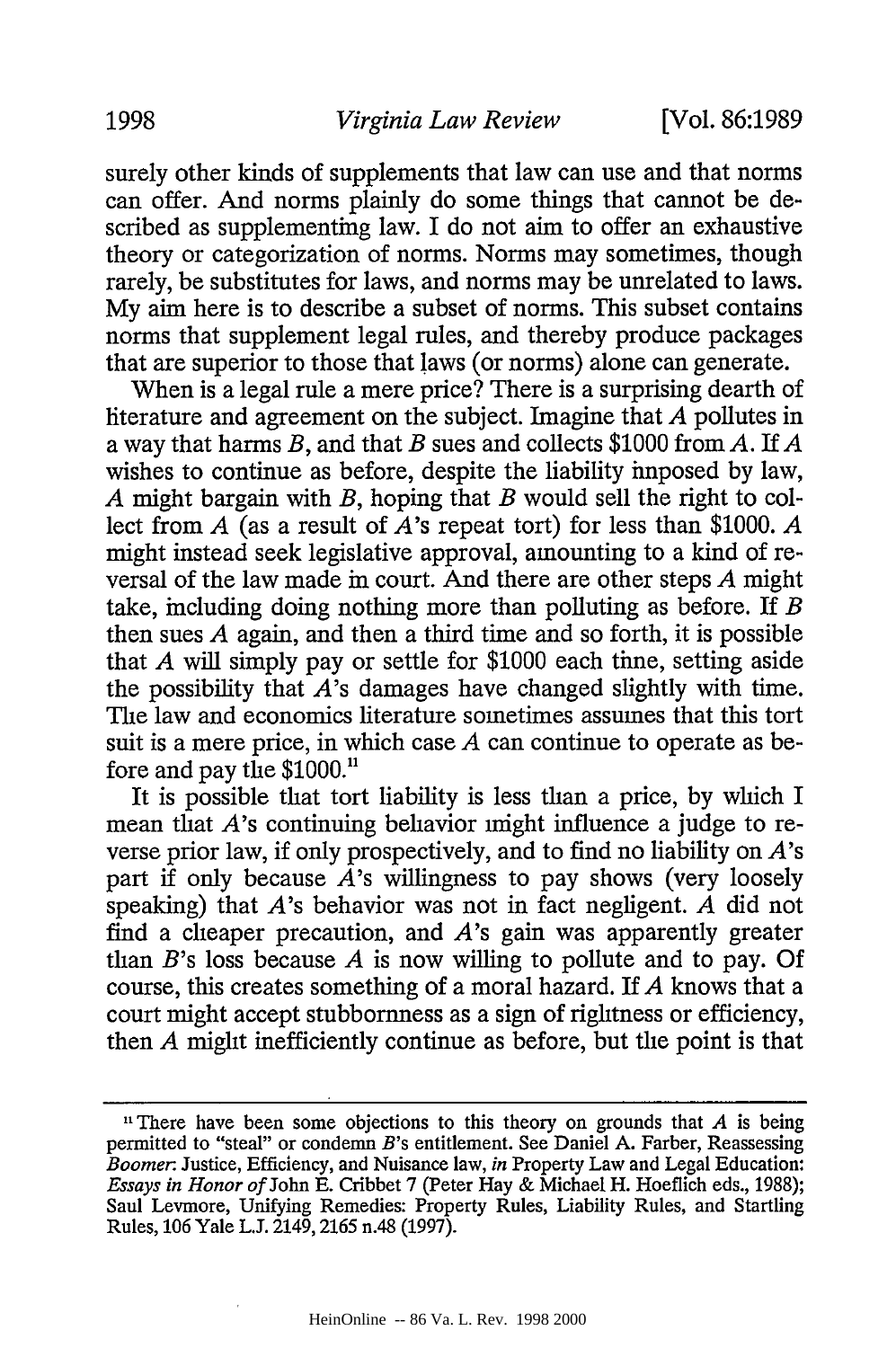liability can sometimes be treated as less than a price in the sense that *A* might have reason to expect past liability judgments to sketch an upper bound of future liability.

But it is also possible, and perhaps much more likely, that repeated and unabated emissions by *A* might lead a court to deplore *A.* A court that regarded *A* as wrongfully failing to bend to the signal offered by the earlier imposition of liability might lose patience as it were, and raise the liability judgment or find another more severe penalty to impose on *A. B* might, for example, be permitted to recover punitive damages, or *B* might gain an injunction against *A,* and *B* might be able to trade these legal assets to *A* in return for more than \$1000. Good lawyers will hesitate before telling *A* (or *B)* that one tort judgment in favor of *B* is merely a price for *A* to consider in the future, for it may be something considerably riskier than that (or even something less).

In short, and at least in private law settings, it is by no means obvious when liability rules are prices, which is to say costs or starting points for bargains, or something more or less than that. Laws are more than prices when courts<sup>12</sup> had expected behavioral changes and are annoyed to find no such changes. Laws are less than prices when courts observe through repeat litigation that there have been no behavioral adjustments, and then reassess their original findings in a way that now yields to *A.* My concern here is not with these occasional instances where law turns out to be less than a price. My focus, instead, is on a party's ability to discern when a legal rule is a price (or less, I suppose) and when it is more than a price, or what I have been calling a sanction.

The same uncertainty that is found in tort law and other private law is found in public law and in extralegal private practices. In the latter arena, nonadjusting behavior is sometimes taken as a sign of disrespect, although there is always the possibility that brazen determination leads to a reassessment of the rules. On the one hand, **if** a child throws food during dinner and is required to pick it up and to express regret, we generally expect the disciplinarian to try some bigger weapons if, after paying the price, the child coolly

<sup>&</sup>lt;sup>12</sup> Of course, the reacting party might sometimes be an administrative agency or legislature, but the discussion in the text sticks with the image of courts reacting to post-judgment behavior.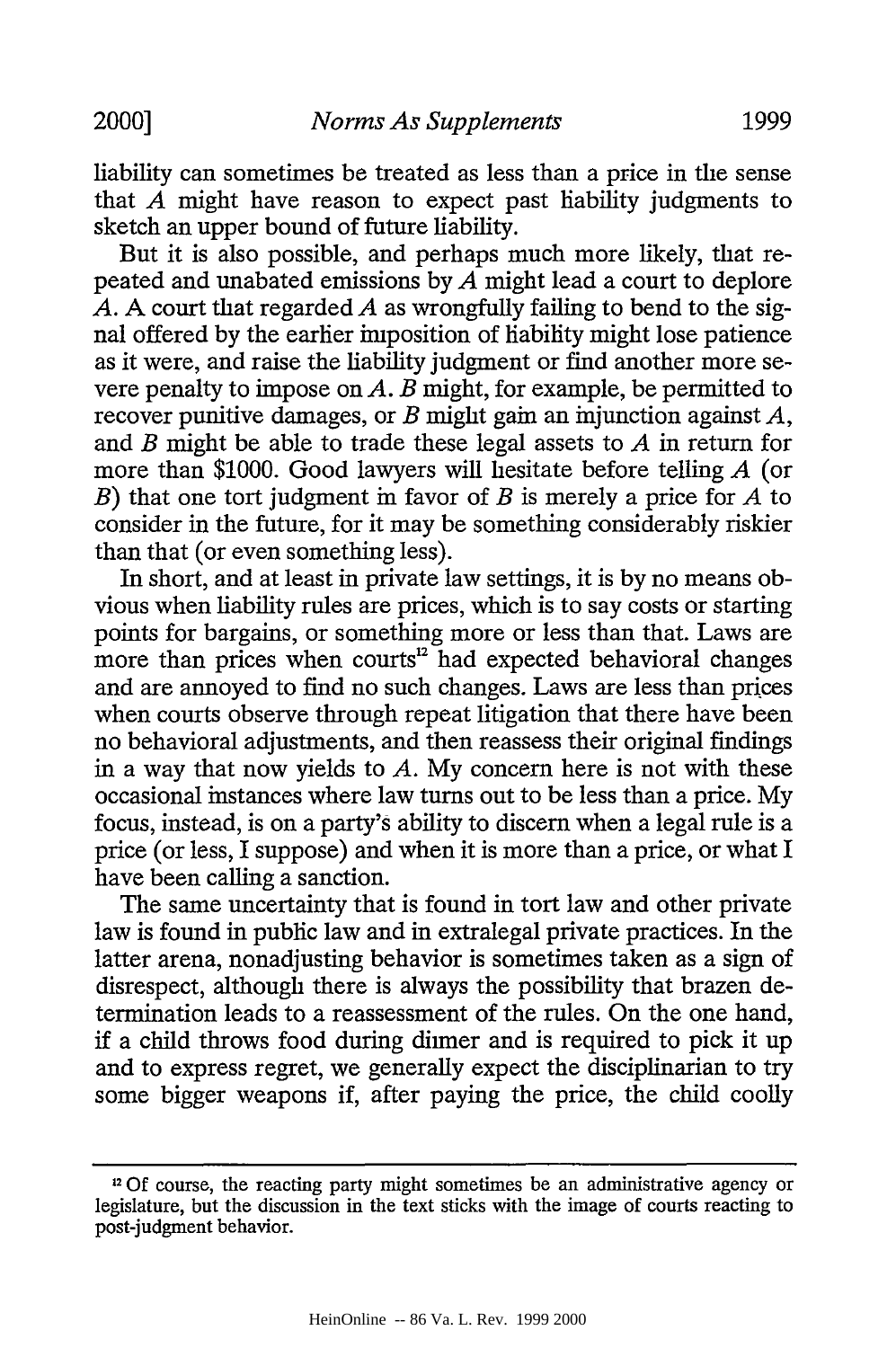hurls some more food across the room. On the other hand, a friend or business associate who is often late to a meeting is likely to be greeted with decreasing (social) penalties as acquaintances adjust to the habitual tardiness and implicitly recognize that this person finds it costly to arrive in timely fashion.

In public law, as in these other settings, there are often clues as to whether formal rules are more than they appear. Even where formal rules do not announce that a repeat offender will be treated more harshly than a first-time offender, such things as the nontransferability and uninsurability of prison sentences, not to mention the difficulty of apprehending all offenders, suggest to all players that repetition is likely to generate severe treatment. But this sort of case is made less interesting than it might be by the fact that we rarely take seriously the problem of overdeterring or chilling serious criminal behavior. It is where overdeterrence is more palpable that the price-sanction distinction is most interesting.

#### *2. Laws and Norms in Ordering Parking Violations*

Consider, for example, the rules set out and implied by parking meters on a commercial street. Imagine that *P* has an important meeting in the area, and that *P* expects the meeting to last three hours. There are no available spaces in nearby commercial lots, and the meters will only accept coins for a one-hour maximum stay. *P* knows that it will be very costly to leave the meeting in order to feed the meter; *P* is unable to contract with someone to feed the meter on her behalf; and *P* is sufficiently surprised by the congestion that we can ignore the question of incentives that will cause *P* to arrive earlier or to use mass transit in order to solve the parking problem. One available option is for *P* to park at a meter, expecting with a probability approaching one that her car will be ticketed during the second or third hour of her stay and that she will then be required to pay \$25.<sup>13</sup> Another option is to avoid the metered spaces but to park in some other illegal spot. If *P* thinks there is an oversupply of spaces set aside for handicap use (notoriously weak as such private assessments may be), *P* might park in

<sup>&</sup>lt;sup>13</sup> It might be nice if I could reduce enforcement costs, by voluntarily paying the fine before receiving the ticket. Those who did not pay the fine in advance might be required to pay a more substantial fine, as discussed presently.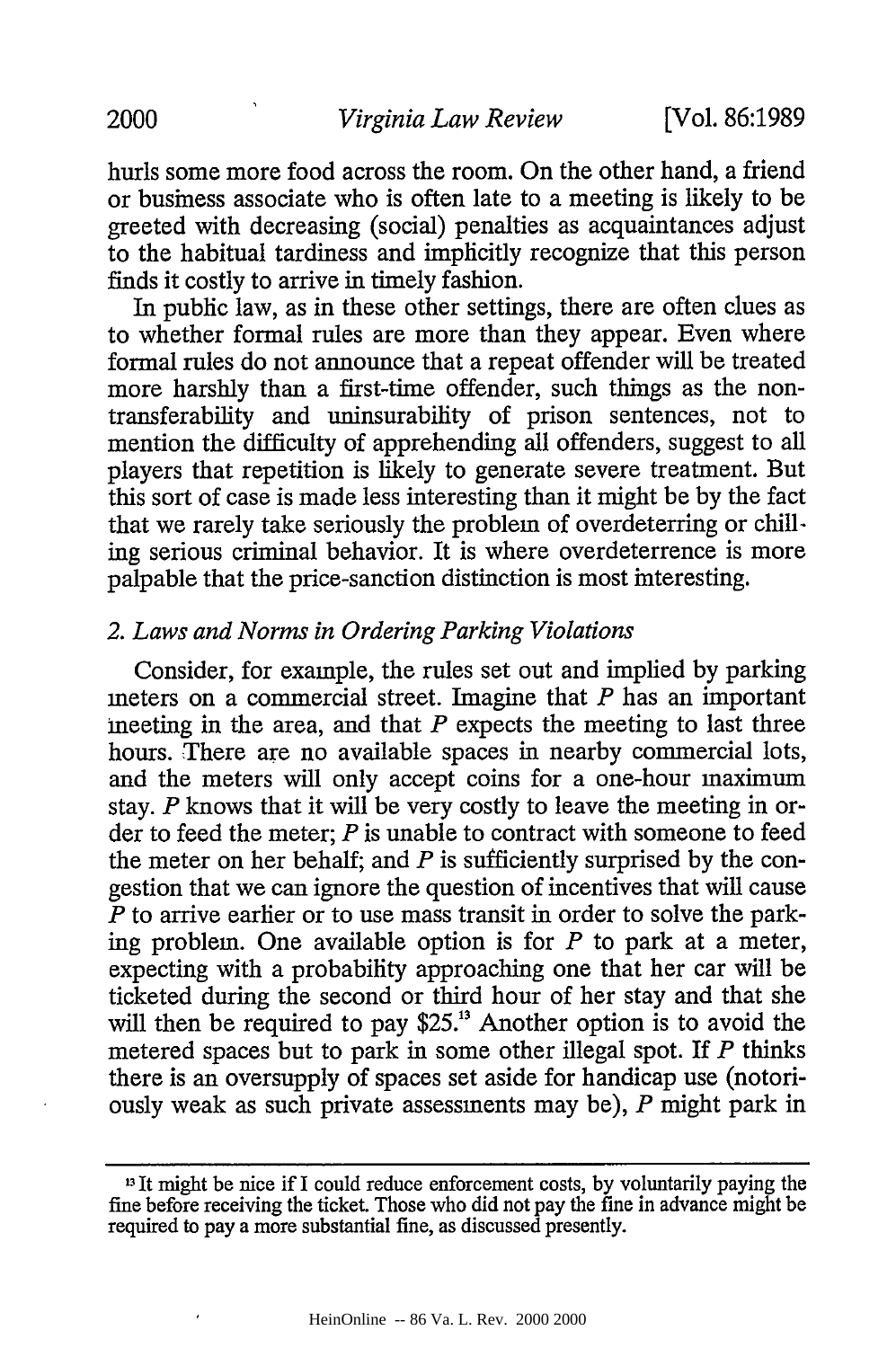one of these spaces. The city will gain revenue from the additional vehicles that can now park in the metered space that *P* does not occupy, and other users (and merchants) will gain from the availability of this metered spot. Alternatively, *P* could park in yet another illegal spot, by blocking a crosswalk, for example, where the expected cost of the ticket might or might not be higher than that associated with overstaying at a meter.

With sophisticated meters, the price of metered parking could rise as fewer spaces remained, so that there would virtually always be open, metered spaces capable of accommodating willing buyers for short or long periods at market-clearing prices. The municipality would find it worthwhile to hold an inventory of spaces for rent. But with fixed prices and political obstacles to innovation, it is possible to imagine that it might be efficient and even fair (or morally acceptable) to park illegally if one is willing to pay the price.

My claim here is that social practices help law along by supplementing the information provided by formal rules. In this particular case, I suspect that most observers would agree that the norm against parking in a space designated for the handicapped encourages *P* to park in the metered space, even after the allowable hour, or in the crosswalk. And as between those two choices, there is probably a modest norm against blocking a pedestrian intersection and virtually no extralegal sanction that discourages overstaying at a parking meter. At some level this is an empirical claim, but (as usual with these sorts of things) it is supported by surveys of law students. My guess is that a politician would lose votes if it became known that he or she regularly blocked crosswalks, and simply paid tickets when they were issued. Fewer (or no) votes would be lost if the news was that the politician received but then paid numerous tickets for meter violations."

It is likely that these norms about parking improve upon law alone. The legal regime creates something of a market mechanism for the purpose of allocating parking spaces in a congested, commercial area but, owing to logistical problems rather than conscious design, it is a primitive system. Roughly speaking, we might say that the law here has no reason to overdeter  $P$ 's parking, and that accordingly the law offers high-value, desperate parkers the

<sup>14</sup> The conjecture assumes that the politician is not particularly wealthy.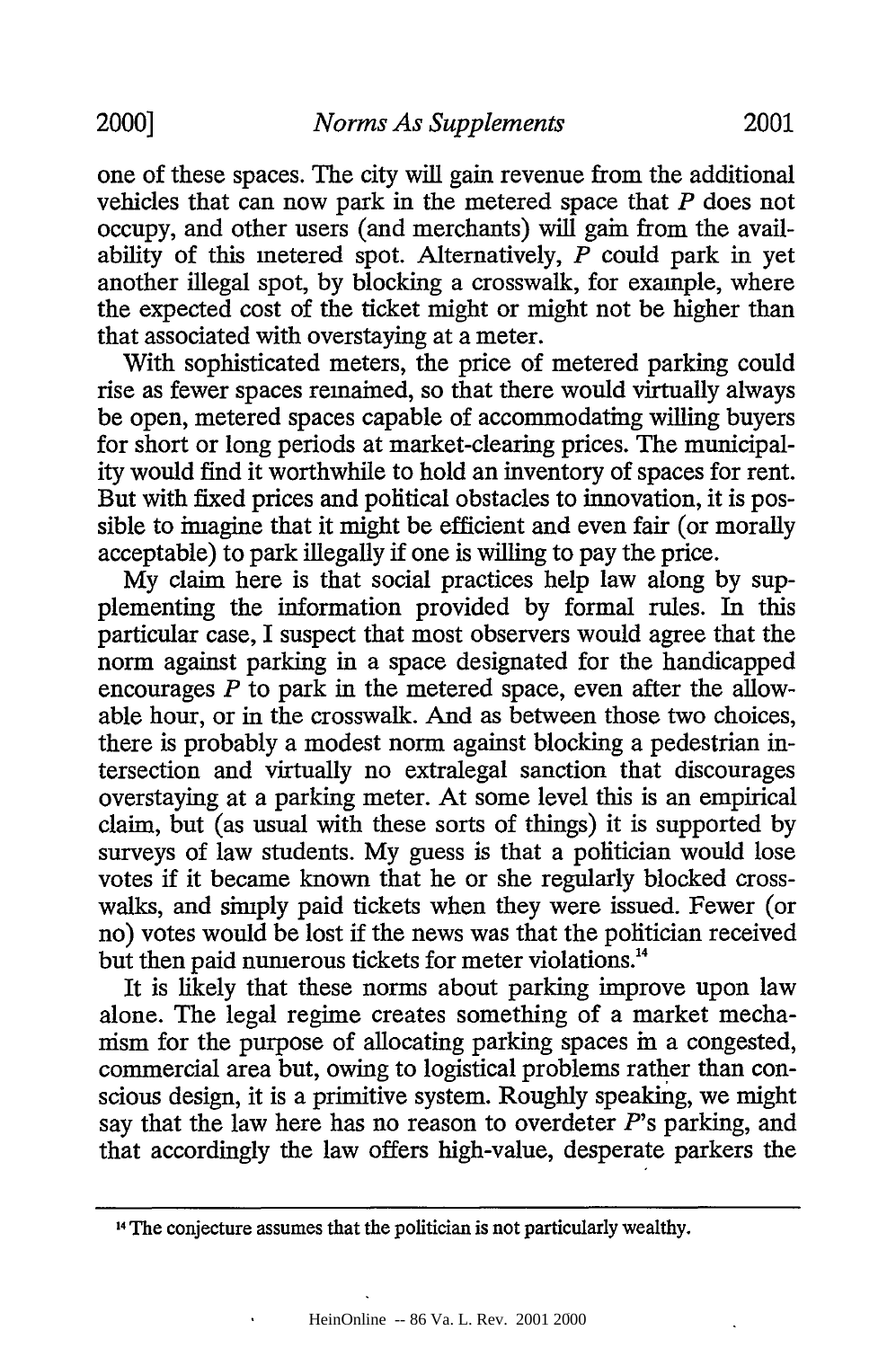opportunity to park beyond the meter's expiration time so long as they pay a substantial overcharge in the form of the fine. There are many informal and formal signals in favor of this interpretation. Tow trucks are more likely to clear crosswalks and handicap spots than they are to clear long-term parkers from short-term meters. And the fine at the meter is likely to be less than that in the crosswalk and much less than that associated 'with invading the handicap-designated space. On the other hand, there may be more enforcement at meters simply because it is more cost-effective to patrol streets with numerous meters than to monitor side streets where there are only crosswalks that might be blocked. But the point of social norms is that expected extralegal sanctions or reactions are better known or better constructed than these direct signs from lawmakers and law enforcers.

# *3. Laws and Norms: Parking and Smoking*

The situation is subtler than depicted thus far, and to see this it is useful to contrast the parking case with one where the social reaction to a violation of a formal rule is more disapproving. Consider another price-sanction puzzle for the potential violator. A smoker, *S,* wishes to light up in an area designated as nonsmoking. The easy case is where a smoking area is offered nearby, because it is hard to imagine that the cost to *S* from lighting up in the forbidden area exceeds the costs absorbed by all those who seek a smoke-free area.<sup>15</sup> I am hardly suggesting that the legal mix of smoking and nonsmoking areas is optimal; indeed, this imperfect mix is a topic to which I return below. But it is quite likely that some sort of separation of air spaces is a fine idea, in which case *S* is likely to impose substantial costs when he invades the area designated to be free of smoke.

Our smoker's best hope for tolerance, or for a norm in favor of treating the legal rule as a mere price (or less), is surely where there is no smoking haven nearby so that the cost of compliance is high. Similarly, overstaying at a meter or parking in a crosswalk is much less interesting where the meter accepts coins for longer periods or where there are available spaces in a nearby commercial

<sup>&</sup>lt;sup>15</sup>This calls for some annoying interpersonal utility comparisons, but at least we can say that the nonsmokers could bribe the smoker to move to the smoking area.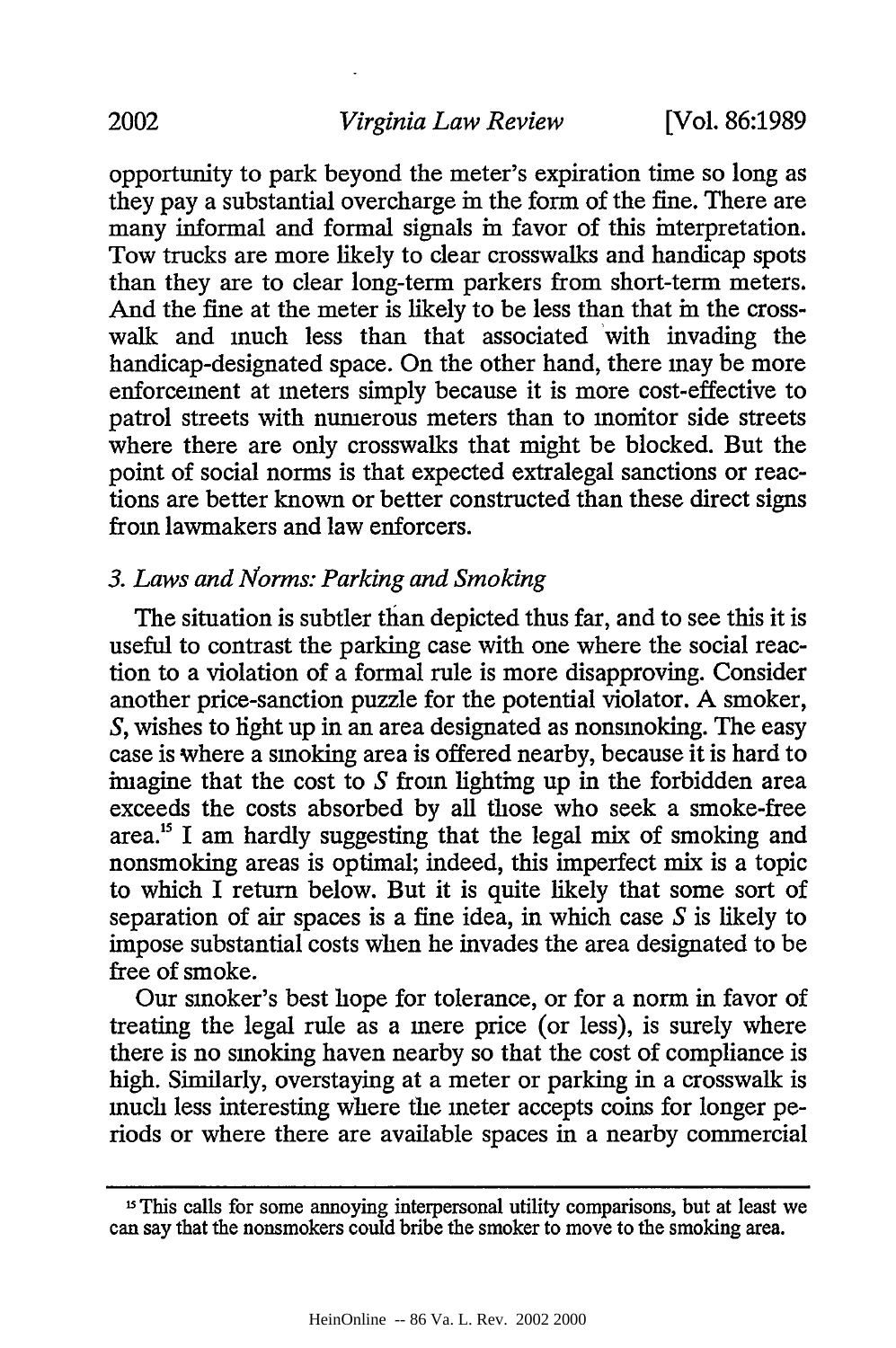parking facility. In these cases, we might still tolerate self-centered parking violations, because other citizens are now less inconvenienced (inasmuch as they too can use the garage, for instance), but it is increasingly likely that our parker is simply gambling on the municipality's enforcement strategy. Put differently, there is something of a collective action problem in law enforcement. Whether a legal rule is intended as a price or as a more serious sanction, everyone would be better off with more conformity and less costly enforcement. It follows therefore that a problem with deploying the law-as-price approach as a means of discriminating among persons with different reservation prices is that more aggressive enforcement is needed in order to sort these persons. If no one expects a ticket at an expired meter, then it is possible that a norm will develop to limit parking to the metered period, but it then will be impossible for persons who are desperate to park longer to do so by paying more. By hypothesis, the meters or their programmers are unsophisticated and incapable of providing perfect peak pricing and an inventory of spaces; moreover, high enforcement costs (or at least the expectation of weak enforcement) destroy (even) the simple pricing system offered by conventional meters. And the norm alone will fail because members of the community will simply notice individual parking violations and have no way of knowing whether a given violator was really willing to pay a high price. Law that is enforced can on its own offer something of a market in a way that is superior to norms alone. But law and norms together, as we have seen, might do much better by not only enabling desperate, high-valuing parkers, but also by directing these violators, or price-bearers, to some violations rather than others. Norms direct *P* to overstay at a space served by a meter rather than to occupy a crosswalk or a space reserved for handicapped users.

Still, we sense that if a desperate smoker, like  $S$ , lights up on a nonsmoking airplane flight, he is in serious trouble both legally and socially. If *S* seeks to gain our consent by announcing that smoking is important to him at the moment, then his announcement simply emphasizes the intentional character of the violation, and'the social reaction will be all the more hostile. But what is the difference between the smoking and parking? Enforcement on the aircraft is remarkably complete, so we cannot explain the norm against all smoking by reference to enforcement problems. A town that failed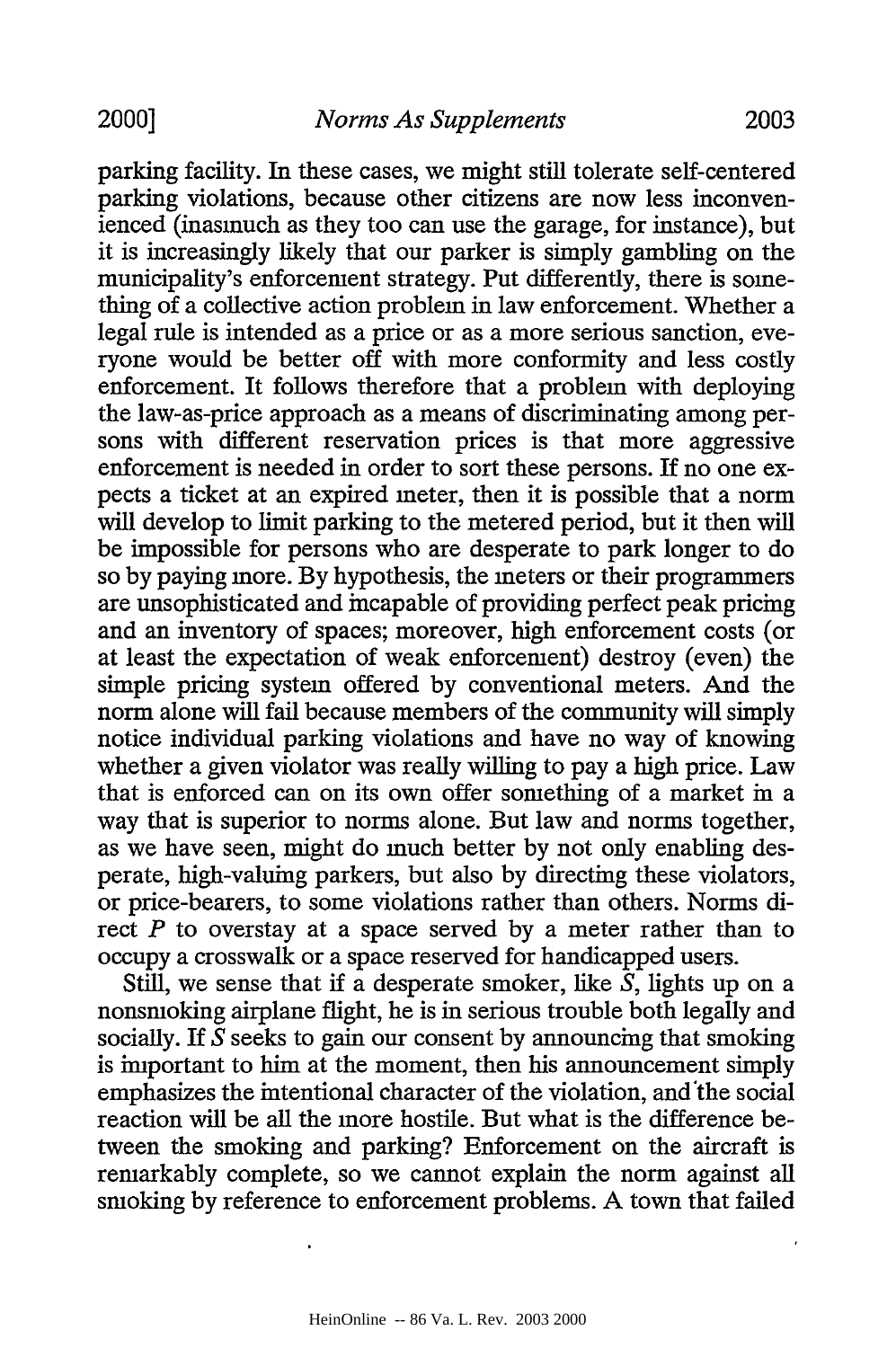to enforce its sensible parking rules might generate a healthy norm against all parking violations, but a town that enforced its numerous rules to the letter would, I think, encourage *more* violations by desperate parkers who were willing to treat the fine as a mere price. The norm supplement is clearer and more valuable where law enforcement is excellent. And yet there is no relief for the smoker on the airplane; if anything, the norm has more bite than the law.

An important difference between the cases is that clean air is something of a public good while a single parking space is not. Sophisticated meters and combinations of laws and norms cannot guarantee beneficial trades in air quality. The smoker may be willing to pay the price established by law, but there are likely to be passengers on the plane who would pay considerably to maintain their smoke-free environment. If the fine is \$50 or \$1000, there will be times that a smoker is willing to pay that for the opportunity to light up, but there may be many nonsmokers willing to pay much more than that to maintain the clean air. It is difficult for law to set the right price, and it is almost impossible to use a bidding system in order to find market clearing prices, which would enable trades between the two groups.16

Even if we can limit the bargaining problem on the airplane to two groups, each group faces a considerable collective action problem in assessing the preferences of, and in collecting payments from, its members.<sup>17</sup> In the presence of these problems, the law

**<sup>16</sup> Of** course the law does need to set some price, and if high-end smokers were thought to be more desperate or willing to pay than high-end antismokers, a very high price (and no more) might be justified. One problem is that ignorant passengers might mistakenly light up; a modest fine rather than something on the order of \$10,000 seems appropriate for these violators.

<sup>&</sup>lt;sup>17</sup> If we permitted bargains, and implicitly accepted the idea of legal rules (and bargaining results) as mere prices, additional groups might form. Thus, some passengers might be willing to pay or be paid to establish a smoking section on the aircraft. One way to think of the complexity is to imagine that the legal rule simply provided for a majority vote by passengers on each flight to determine the smoking rules for that flight. But this move would turn an opportunity to think about norms into one that explored public choice problems. My comparison of smoking and parking is not intended to do that. But I am suggesting that group coordination problems (of the kind necessarily at stake in thinking about public choice methods) can explain a good deal about our use of norms.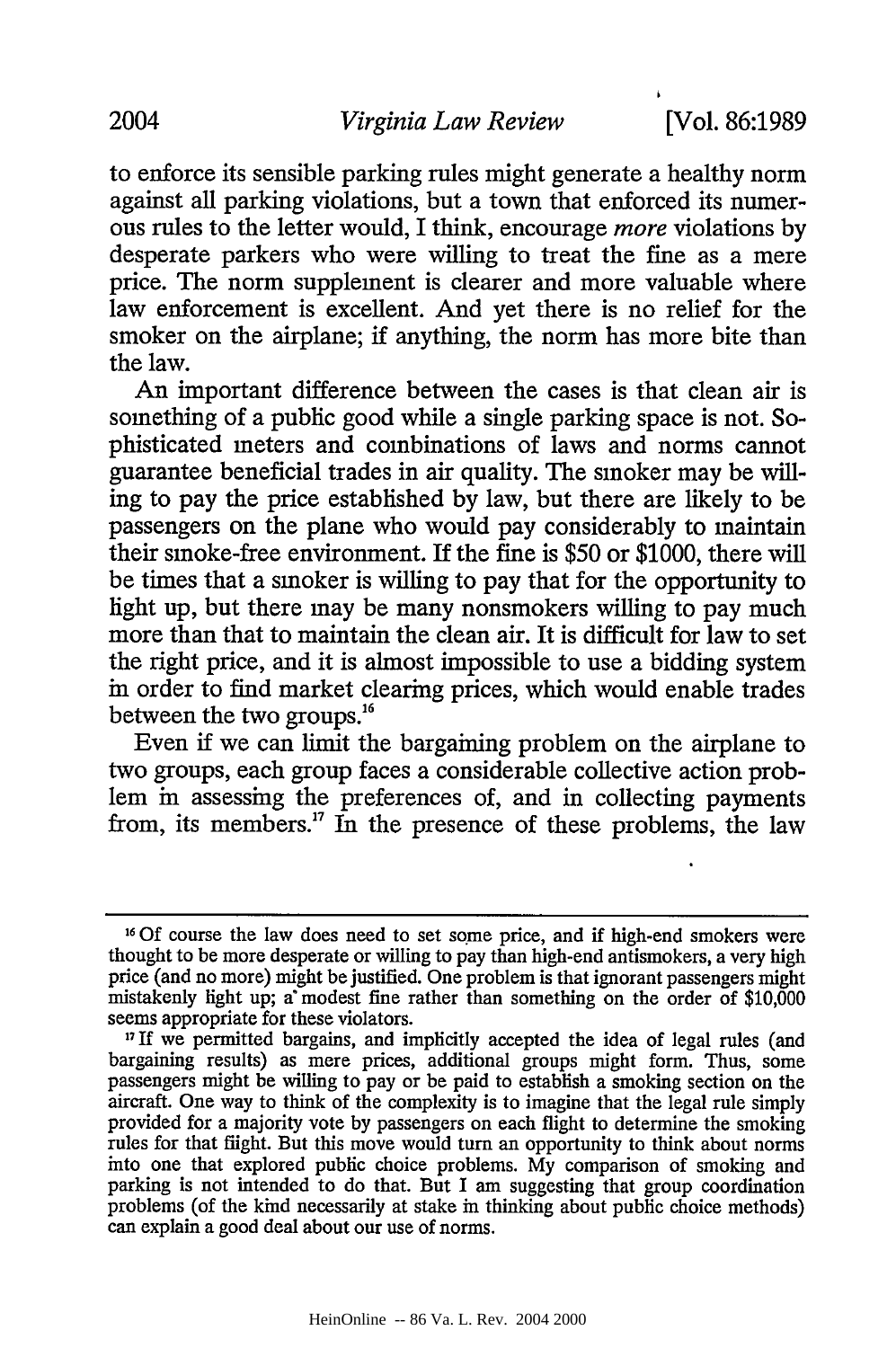$\mathbf{f}$ 

simply sets a fine and then the norm informs passengers that there are no exceptions. This legal rule is more than a mere price.<sup>18</sup>

In the parking case, it is much less likely that when we satisfy intense demand it is at the expense of an equally intense loss. If *S* would pay \$100 to smoke on an airplane, it is perfectly plausible that *N* would pay that amount to maintain clear air. It is even more likely that a few passengers, *N* through *R,* would combine to outbid *S.* But if *P* is desperate to park for the duration of a three-hour meeting, and would pay \$50 to do so, it is much less likely that any other driver who actually comes along would pay that amount to keep that metered space available. The idea is that S's smoke carries throughout the plane but *P's* car uses only one parking space. *P's* parking violation removes just one space of many from the available pool, and it is therefore much less likely that *P's* marginal action imposes a loss that is the size of  $P$ 's atypical gain.

This point explains, in a sense, why the norm against overstaying in a metered spot is much weaker (or nonexistent) than that governing the illegal occupation of a handicap-designated space or a crosswalk. If *P* parks in one of these spaces, she may well inconvenience one or more persons who value the available space or crosswalk at least as much as *P* values occupying that spot. It is more likely that another high-end user needs the handicapdesignated space or the crosswalk than it is that the last regular metered space is so required. This is especially so where there are many other metered spaces and very few others designated for handicap use. Our norms encourage *P* to choose the metered space rather than the others.

In short, the law-plus-norm package can be seen as remarkably efficient. In the parking case, it directs the desperate user because norms can discriminate among legal violations. S's smoking on a commercial flight would be like *P's* parking in some homeowner's driveway for a few hours in order to attend her meeting. *P* may have no other options, but the law and the social norm combine to offer the assessment that it is unfair and inefficient for *P* to assume

**<sup>181</sup>**am not claiming that in the face of these collective action problems it would necessarily be inefficient for law to offer a single price that could be treated as a simple cost by desperate or intense users. Complexity does not force us to a comer solution in which laws are necessarily severe sanctions. My argument here is thus not a normative one.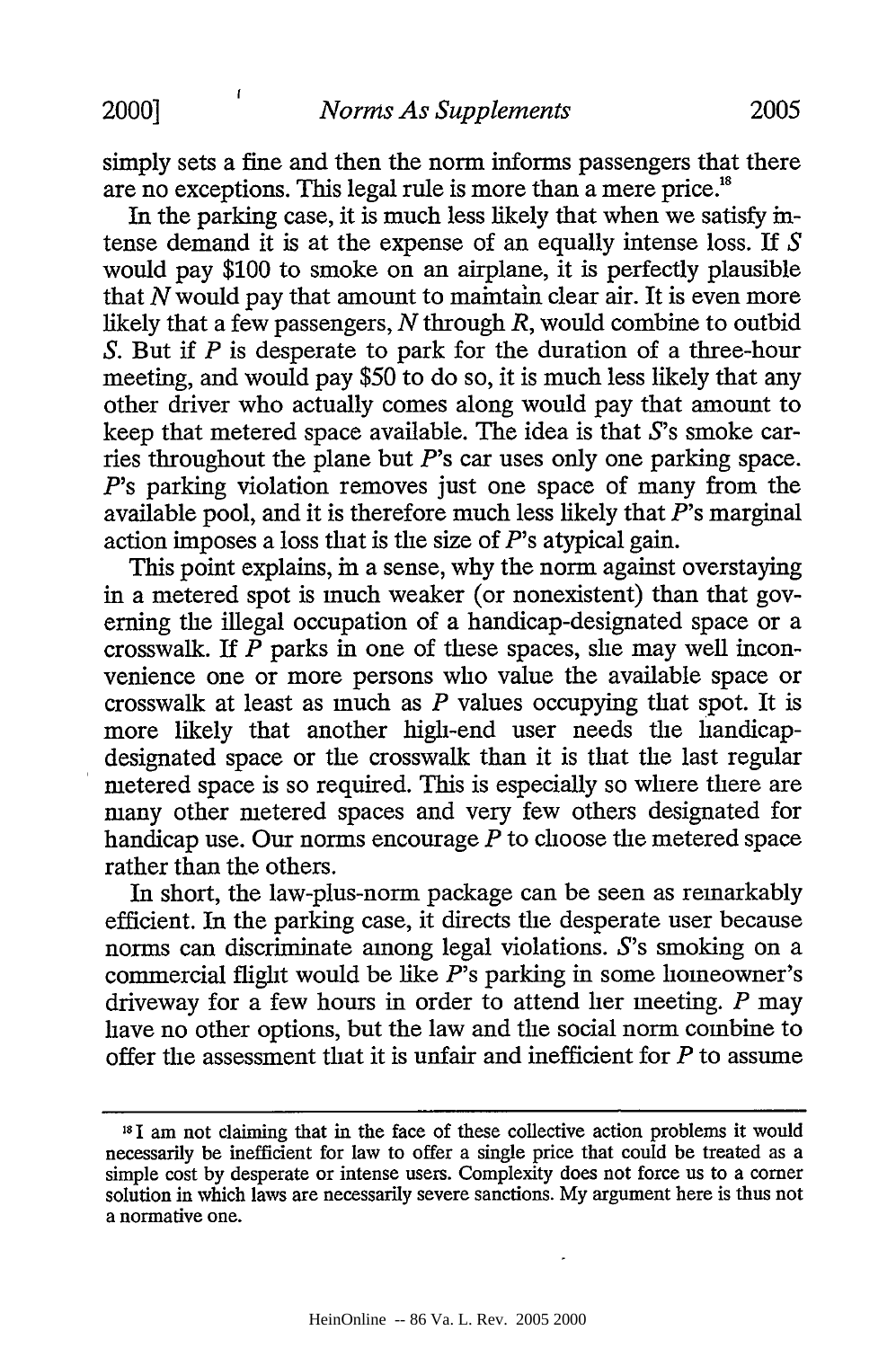that her special need trumps the homeowner's needs, which may after all be equally serious. In this (parking) setting, norms supplement law in the sense of providing signals or information that law alone does not communicate. More technically, law normally goes about its business by setting liability or fines at a level equal to the average cost imposed by the offender. Norms can supplement law by doing something about the variability of the occasional and high costs that offenders impose. The average cost imposed by *P* when she parks at an expired meter may well be the same as that which she imposes when she blocks a residential driveway. But when we focus on the tail of the distribution, which is to say on less likely events, it is more likely that *P* will (once in a while) impose very high costs on a homeowner who needs to exit than it is that *P* will impose very high costs on the next parker who comes along in search of a (sole remaining) meter. It makes sense for law to focus on the average imposed cost and for norms to supplement law by encouraging violators (whose benefit exceeds the average costs they impose) to avoid imposing very high costs (once in a while).<sup>19</sup>

It may be useful to repeat the point that enforcement problems can cloud the analysis. We might like *P* to purchase a ticket in advance of her illegal overstay at the meter or to mail in a check to the municipality before actually receiving a summons on her car's windshield. Indeed, we might have a separate, yet larger fine for illegal parking without such advance payment. On the airliner, the enforcement problem is solved by the presence of flight attendants, but in other smoking cases, it may again be the case that the

<sup>19</sup> An economist is immediately interested in the case where the average or expected cost of one kind of violation is higher, but the tail of the distribution of the other sort of violation is more pronounced. In this sort of case the legal sanctions might improperly signal the best violations. Consider, for example, illegal parking outside a hospital emergency room. Ambulances might get through if there are as many as five illegally parked cars, but a sixth car blocks the roadway and creates the prospect of a very high cost. Not only do the first few cars impose low costs, but they also provide benefits in the form of enabling drivers to drop off or pick up patients. It is difficult for law to draft the perfect rule, if only because it is hard for an authority to discern the order in which parked cars arrived (and because these parkers are accompanying needy patients, it is costly to have these parkers run in to acquire passes). The stated fine for parking in the emergency area is likely to be much higher than that associated with blocking a nearby crosswalk, but norms suggest that it is sometimes acceptable and certainly preferable to be one of a few cars parked illegally in front of the emergency room for a very few minutes.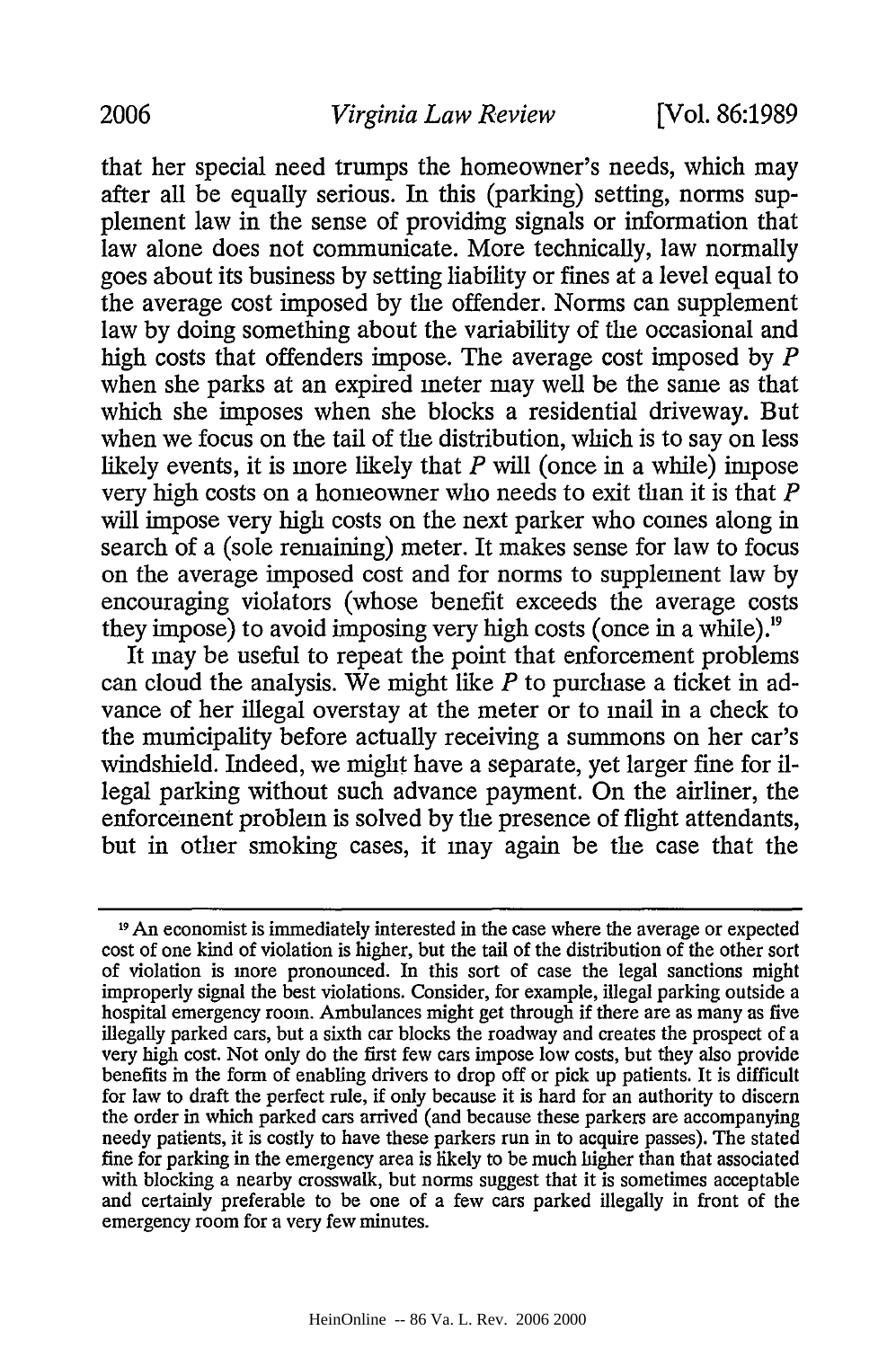smoker is less desperate and more convinced that there will be a collective action problem among potential enforcers who prefer to avoid confrontations about norms or to get involved in calling for public enforcement agents.

One of the features that drives the airplane example is thus the variability among passengers' tolerance for smoke. If we could confidently assess the value of smoke-free air to the hundred nonsmokers on the flight, we might be willing to offer a mere price to the one or two eager smokers. But it is difficult to assess these values, and whenever a desperate smoker appears who is willing to pay the high price the nonsmokers would demand, we are concerned that an equally idiosyncratic or allergic nonsmoker is present as well. In contrast, the frantic parker who overstays at a meter does not impose comparable losses on another desperate parker, because there are many meters and it is unlikely (or even perhaps impossible) that *P* imposes very high costs.

A second feature that is important in making norms a useful supplement to law in the smoking case—but also in the parking case-is that law alone may do well to limit penalties in order to take account of mistakes and chilling effects. It might be unwise to set the perfect price for smoking on a plane or parking in a handicap space, and to allow purchases, because occasional mistakes occur and it is difficult for law to gather all the information necessary for perfect rules.<sup>20</sup> It is easier for law to take norms as given (though these norms bend according to the signals law itself sends out), and then to do as best it can with two tools rather than one.

There are many other examples of the norms-as-supplements idea. Law requires that all motor vehicles be registered (and possibly insured) and that all drivers be licensed. In some communities, there is a strong social norm overlapping with the law against the unlicensed operation of a vehicle. But in some less affluent communities, unlicensed drivers and vehicles are commonplace—and apparently not in violation of local social norms. This is not a case of civil disobedience, or an example of a norm that reflects a sentiment that a law is horribly unjust. It is simply a case where the

**<sup>20</sup>**Mistakes might generate very high fines (prices), and, in turn, these fines might chill desirable activity. To the extent that itinerants are more likely to make these mistakes, it is interesting that they are also less likely to be influenced by extralegal sanctions.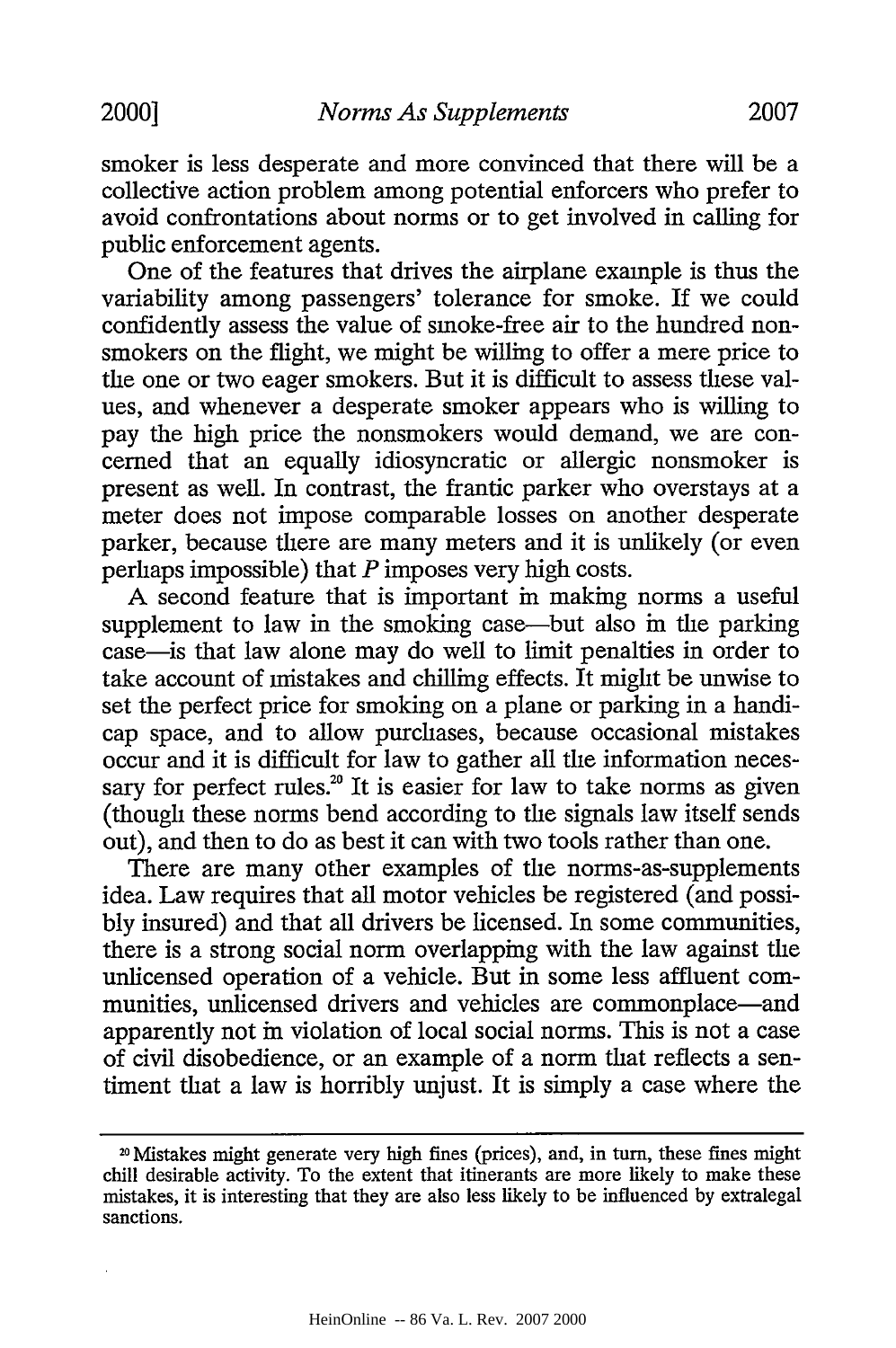norm suggests that people regard a violation of the law as extralegally inconsequential. It is possible that this sentiment is efficient, and another example of norms as supplements, or correctives. The cost of licensing and insurance may be too great for this population and yet, for many members of this population, the social benefit of driving without a license or without insurance may exceed the benefit of keeping the given driver and vehicle off the road. It is interesting to note that a pay-at-the-pump tax, which would cover insurance and other costs, may be an improvement over current law if only because it discourages marginal driving.<sup>21</sup> This is not the place to exhaust this example, but it is useful to think of it as a plausible (and novel) application of the norms-as-supplements idea to nontrivial laws.

Some of the papers presented at this symposium provide additional examples of the norms-as-supplements idea. I turn to these in Part II. Meanwhile, it may be fair to observe that we should not expect often to see norms operating alone without accompanying law. After all, some people may be immune to peer review, and little is lost by piling a bit of law on to existing norms. And of course law cannot hope to operate all alone, because norms are given; norms may change with law, but law finds them already out on the playing field it enters. Norms and laws can reinforce one another, and indeed extralegal sanctions normally reduce the level and cost of optimal law enforcement. One point of the discussion here has been that when we find law alone in a discouraging role—which is to say there is a law against *w* but a norm that encourages people to think that *w,* and violating the law against *w,* is of no great moral or social consequence-we should recognize that the absence of a reinforcing norm may serve the purpose of encouraging some participants to do *w* if they are willing to pay the legal price. Norms tell us when legal rules are (and are not) more than mere prices. Norms can supplement law in this way when law has a difficult task. Some norms supplement law and other norms supplement private contracts. The similarity is nothing more than that two tools can sometimes accomplish more than one alone.

<sup>21</sup> Unlicensed and uninsured drivers will find driving more expensive, but they might be expected to discriminate between important and unimportant trips. Current law and norms do this only by imposing a mileage cost in the form of some incremental probability of apprehension for unlicensed driving.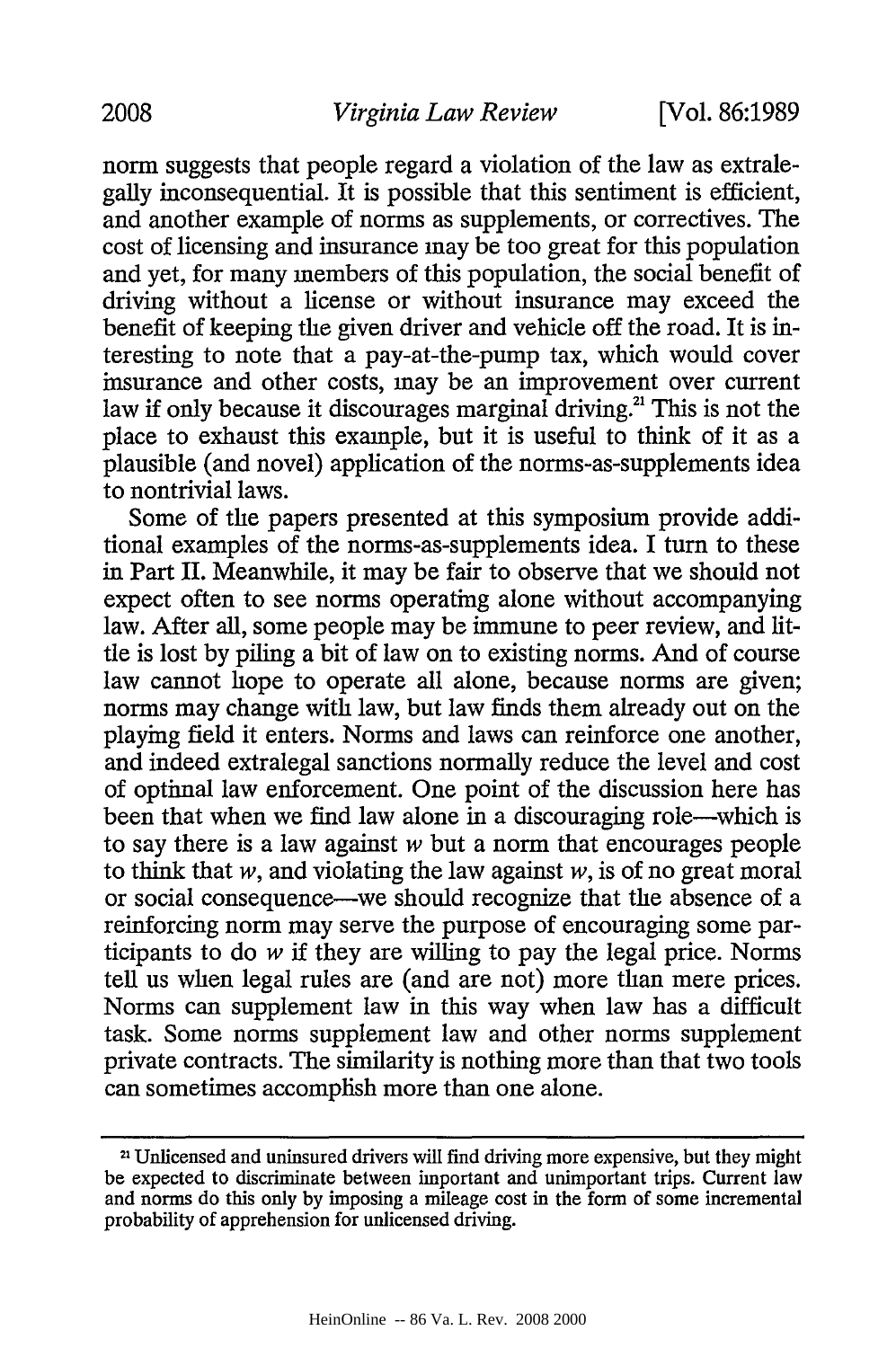#### II. COMMENTARY: OVERLAPS AND SUPPLEMENTS

Why a symposium on law and social norms? Interested readers are often drawn to collections of work that deal either with a single substantive topic or a single methodology. But this conference is about a single set of connections: the relationship (if any) between law and social norms. Repeated applications of this kind, however loosely related, often generate new insights.

One question that lurks in the background is whether social norms do much work in law. We have laws against murder, and lawyers are understandably impatient with the observation that there are social norms against murder. These norms and laws might usefully reinforce one another, but the presence of these norms tells us little about the need for (and design of) laws regarding murder. Norms catch lawyers' attention when there is a claim either that some important behavior is puzzling or that some legal rules are themselves mysterious until one throws norm-thoughts into the mix. There is nothing puzzling about the coexistence, or "overlap," of the laws and norms discouraging and decrying murder.

# *A. Bending Toward Norms*

Many of the papers in this conference identify and explore real puzzles about the coexistence (and overlapping quality) of laws and norms, and these puzzles demonstrate the utility of normthoughts. Paul Robinson's Article shows that, contrary to the preceding paragraph, there is actually something puzzling about the overlap of (criminal) laws and norms, because criminal law often diverges from what we might have expected this law to do if left to its own devices.<sup>22</sup> The criminal law is  $\overline{m}$  many places best described as matching, or converging on, the content of widely held lay intuitions-sensibilities that may be synonymous with, or at least quite similar to, norms.<sup>23</sup> Robinson offers many examples to show that

<sup>&</sup>lt;sup>22</sup> See Paul H. Robinson, Why Does the Criminal Law Care What the Layperson Thinks is Just? Coercive Versus Normative Crime Control, 86 Va. L. Rev. 1839, 1858-59 (2000).

**<sup>731</sup>**will not dwell on the relationship between intuitions and norms, but one important and perhaps troubling difference is that norm-thinking asks when and where there would be extralegal sanctions, whereas Robinson asks what people think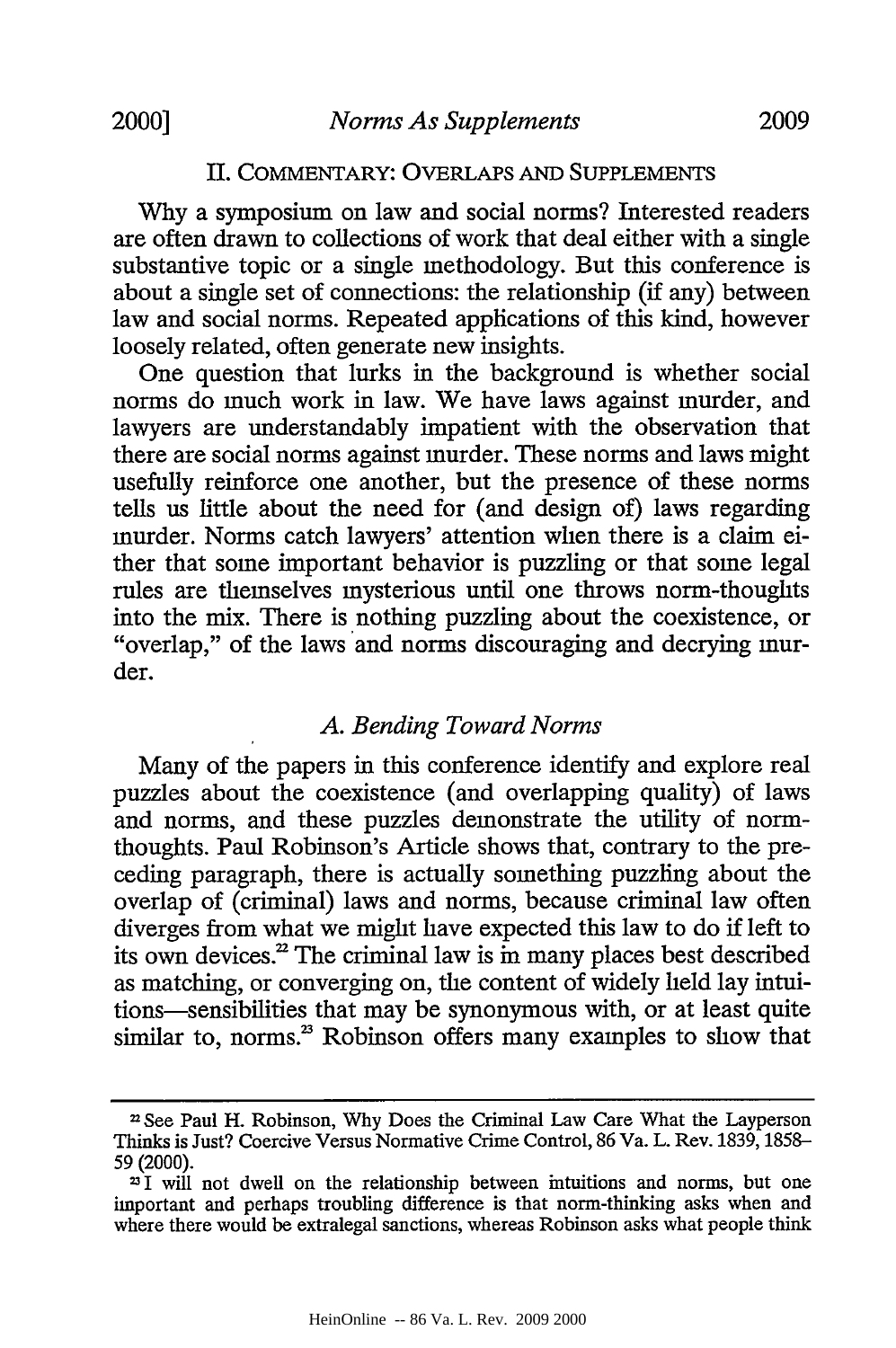our criminal law defers to lay intuitions about justice even when this deference seems inconsistent with the aims of the criminal law. The puzzle is why criminal law bends toward norms in this way and Robinson's suggestion is that deference to lay intuitions improves upon the law's crime-control power. $24$ 

At one level this may seem obvious because the idea that norms and laws reinforce one another is fairly straightforward. But the deep point here is that law might purposefully choose rules—that law would on its own have avoided-in order to gain this reinforcement. In taking aim at goal *Z* (optimal social deterrence or whatever), law  $Y$  might seem superior to law  $X$ , but because the behavior of potential violators, jurors, and enforcers are all influenced by norms, X can come to dominate *Y* with respect to this same goal *Z.* There is, in other words, a cost to law's straying from norms, and law best does whatever it is that it is trying to do by cutting down on these costs. The idea is closely related to Robert Cooter's conclusion that a state that wishes to promote civic virtue is wise to align its laws with the prevailing social norms.<sup>25</sup>

At the risk of moving from the sublime to the ridiculous, note that Robinson's intriguing conception can be connected to the thesis advanced above, in Part I. Norms may efficiently or usefully encourage illegal parking of one kind rather than another, it will be recalled, but surely law can itself do this by announcing more severe penalties for increasingly disfavored parking options. In turn, Robinson would say, law might attach greater penalties to unauthorized parking in handicap-designated spaces than at expired meters, for instance, not because the social cost is greater for the former than the latter but rather because lay intuitions are that the former is more blameworthy than the latter. Given these lay intuitions, law sets its fines to conform to these intuitions in order to induce more compliance and to accomplish the main goal of ordering parkers in a socially useful way (even at the expense of failing

of as criminal, or as more criminal than something else. Robinson is less interested in the question of whether and when most people would penalize or ostracize violators in extralegal fashion.

<sup>24</sup>See Robinson, supra note 22, at 1869.

**<sup>11</sup>** See Robert Cooter, Do Good Laws Make Good Citizens? An Economic Analysis of Internalized Norms, 86 Va. L. Rev. 1579,1599-600 (2000).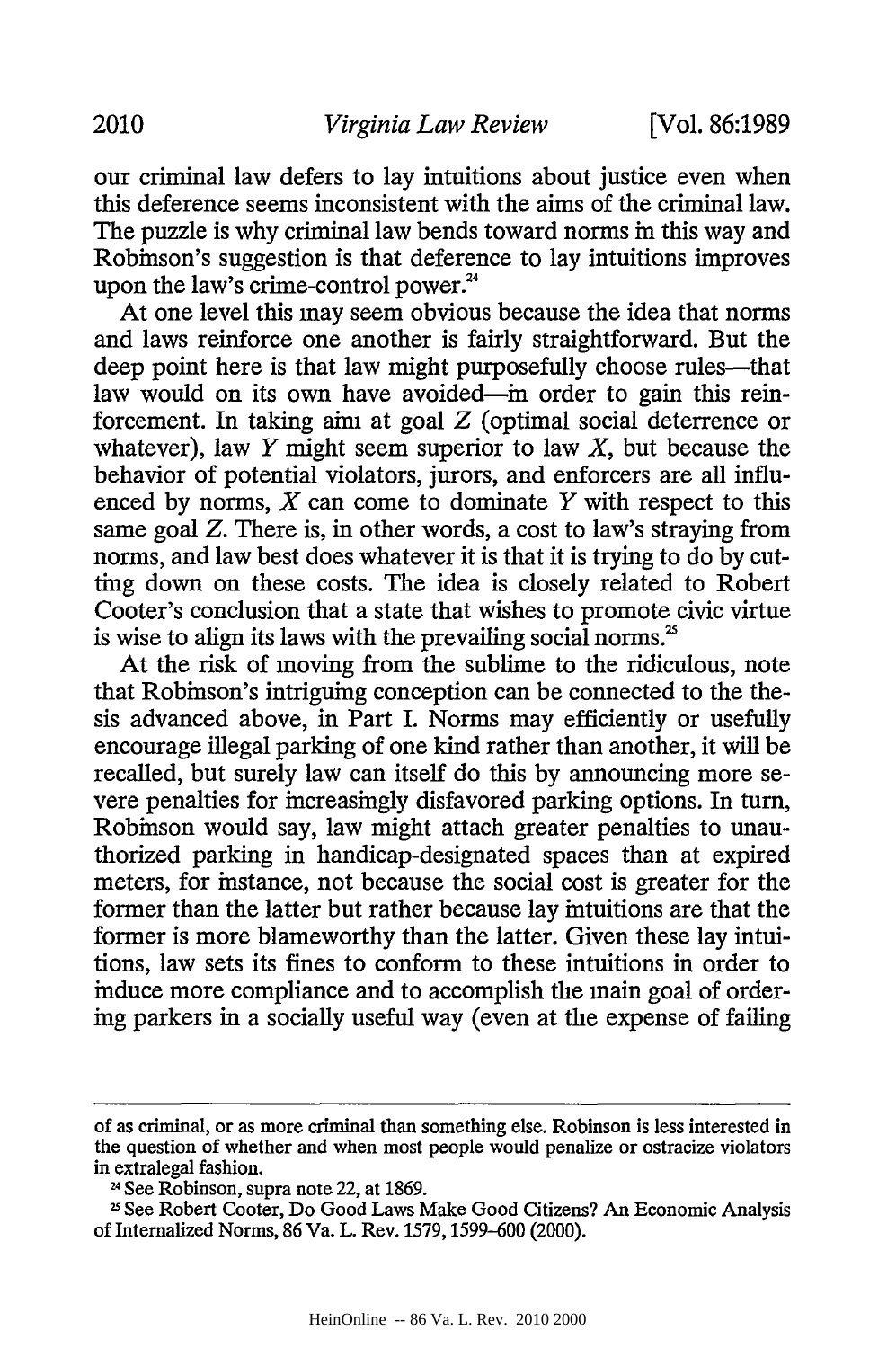to direct desperate violators as law on its own might like to do).<sup>26</sup> My claim that norms refine law must therefore be modified to take account of the possibility that the modification is biased toward the prevailing norms and these may be somewhat at odds with what lawmakers or markets would generate on their own.

## *B. Signaling by Complying*

Robinson's idea that lawmakers, or any set of formally designated authorities, exploit lay intuitions is nicely related to other suggestions in this symposium as to how we might exploit social practices. In some settings it is puzzling that we do not leverage these norms or practices. Consider, for example, Eric Posner's provocative and resolute Essay on tax compliance.<sup>27</sup> Robinson looks at the overlap between law and norms and shows us that there is so much overlap as to be puzzling; law bends toward norms (by seemingly using tools that match lay intuitions better than legal theory or the apparent aims of the law). Posner also emphasizes the overlap-rather than the supplemental quality of norms-but for him the puzzle is why people comply when law alone makes compliance irrational. $28$  Law and norms may reinforce one another, but the question for the resolute rationalist is why norms hold sway over self-interested players. Posner's suggestion, as readers of this sym-

<sup>&</sup>lt;sup>26</sup> Note that I use the example of handicap-designated spaces and meter violations rather than a paired combination of one of these and the blocking of crosswalks. This is because it is hard to think of any reason why law alone would rank crosswalks as less serious than meters. As such, the legal fines and lay intuitions simply run together for this pair, and there is no opportunity to observe Robinson's most interesting result, namely that to accomplish its own ends, law might bend toward norms. It is plausible, however, that law bends in its elevation of the fine for handicap-space occupation, because there is at least an argument to be made that there is sometimes an oversupply of these spaces.

<sup>&</sup>lt;sup>27</sup> See Eric A. Posner, Law and Social Norms: The Case of Tax Compliance, 86 Va. L. Rev. 1781 (2000).

<sup>23</sup> See id. at 1782-83. Note that we would not expect norms to supplement law in tax compliance as they do for parking violations. In the parking case, we recognize that at different times different violators have very different needs, and we wish we could satisfy and perhaps charge according to these differentiated needs. But in the tax case, all violators are trying to save money, after a fashion, and there is less of a case to be made for encouraging some violations rather than others. In the parking case, lawmakers might well wish they could order the violations (and norms do this for them). In the tax case, lawmakers would prefer 100% compliance or something very close to that.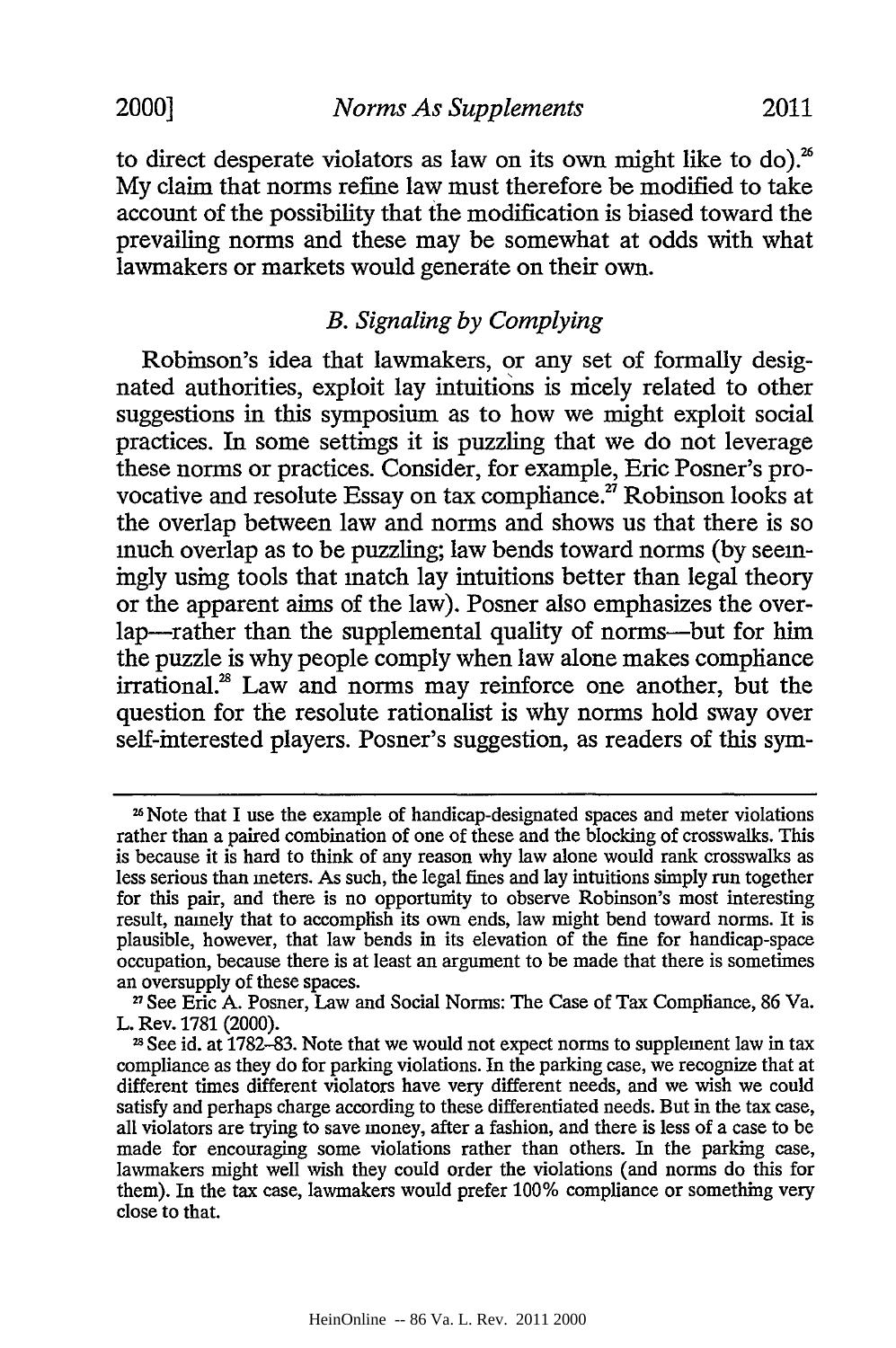posium know, is that it makes sense to do what others admire because these other people will want to enter mutually advantageous relationships with cooperators rather than with (narrowly) selfinterested defectors.<sup>29</sup> The compliant taxpayer *signals* his or her suitability as a partner. One who fails to comply with tax law faces not only a modest legal sanction (in expected-value terms) but also a loss of contracting opportunities. The legal and extralegal threats may combine to make compliance rational. Robert Cooter also emphasizes the value of conformity, or norm internalization, in terms of increased opportunities with others.<sup>30</sup> I refer presently to Posner's arguments, but space allotments prevent me from commenting on every paper offered in this symposium. I encourage the reader to work through Cooter's contribution; his demonstration of tipping points and multiple equilibria is one of those insights that every law student and professor should internalize.

Posner's argument about the sigualing value of compliance with tax laws $x^3$  is vulnerable but perhaps ultimately indestructible. We might insist that it is unpuzzling that most people comply with the tax law, because noncompliance raises the probability of future audits, and the expected cost of these audits is great (or at least costlier than Posner's opening gambit allows). At the same time, we can criticize the back (norm) end of the argument by wondering why lawmakers do not exploit more fully the signaling power of compliance. If taxpayers comply because they are afraid of sending negative signals-in the form of discoverable information about violations of the tax law-to potential partners, then why so few negative signals and why not many more positive signals? Taxpayer Y's potential partners do not know when *T* is audited or when *T* has been required to pay civil penalties.

Posner does suggest that the government might strengthen the nonlegal sanction by publicizing noncompliance more than it does at present.<sup>32</sup> But why not, we must wonder, publicize or certify when an audit shows perfect compliance by  $T$ ? This sort of strategy might even generate more of an interest group in favor of govern-

**<sup>31</sup>**See Posner, supra note 27, at 1786-91.

<sup>&</sup>lt;sup>29</sup> See id. at 1786.

**<sup>30</sup>** See Cooter, supra note 25, at 1595; Robert Cooter, Expressive Law and Economics, 27 J. Legal Stud. 585, 598-601 (1998).

**<sup>3</sup>**See id. at 1796.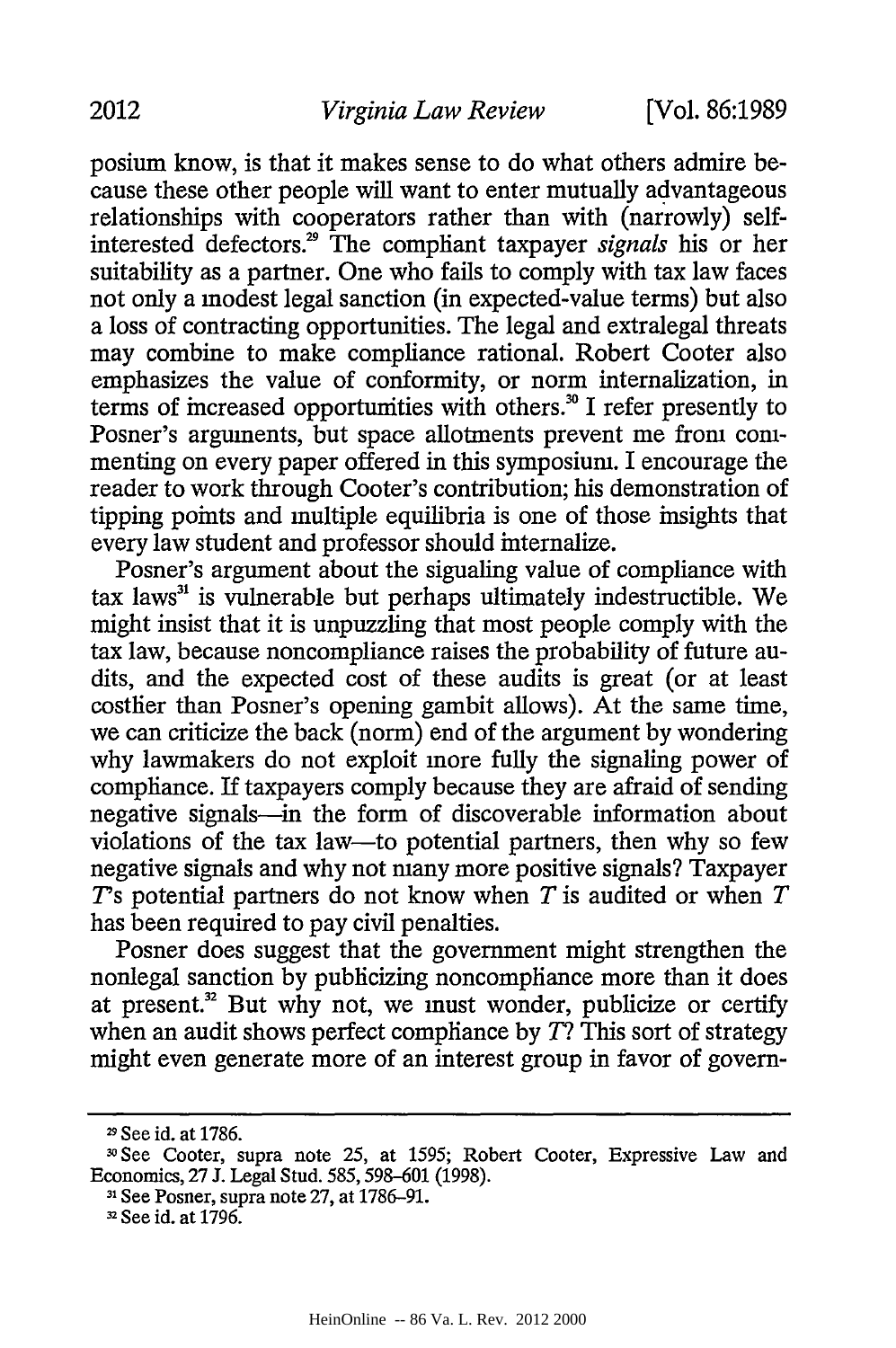ment expenditures for tax law enforcement and administration. As a normative matter it is noteworthy that lawmakers are likely to interfere with signaling opportunities. If taxes were not withheld from 7's wages, *T* would have more opportunity to demonstrate compliance and capacity for cooperative relationships. Might it therefore be in the social interest to repeal our laws about mandatory withholding, even though there is powerful evidence that this would raise noncompliance at great cost to the Treasury? Might the government's loss be more than offset by the social gain that can be captured if there are more opportunities for voluntary compliance and signaling?

One answer is that some people do not care about their reputations, so that there is the danger that additional cheating by these people will overwhelm the gains from additional compliance (and signaling benefits) by dutiful taxpayers. Another answer is that there are sufficient opportunities to send and read signals, so that there is no need for the government to create more. Even if all my income is subject to withholding or is electronically reported to the government, there are other opportunities for noncompliance and therefore for signaling. Similarly, *T* may avoid a life of crime in order to signal future partners about his trustworthiness, but this hardly means that the government should leave doors unlocked (but premises loosely policed) in order to maximize opportunities for *T* to signal that he resisted temptation.

But if there are sufficient opportunities for signaling, and if signaling is valued, then why do potential partners not ask useful questions? For example, state law normally requires *T* to pay a compensating use tax when *T* avoids direct sales taxes by purchasing items from out-of-state vendors. Some states cleverly encourage consumers to pay this tax by sending a form and informing taxpayers of their obligation. At least in these states, most taxpayers could not possibly explain their own noncompliance by claiming ignorance of the law. And yet I have never heard of an employer (or other potential partners) surprising applicants by asking to see evidence of the previous year's compensating use tax payment or form. The idea is that if signals are valuable, potential employers (and others) shonld participate in the enforcement process by conducting audits of their own, after a fashion. And if the problem is that potential employers fear that too many appli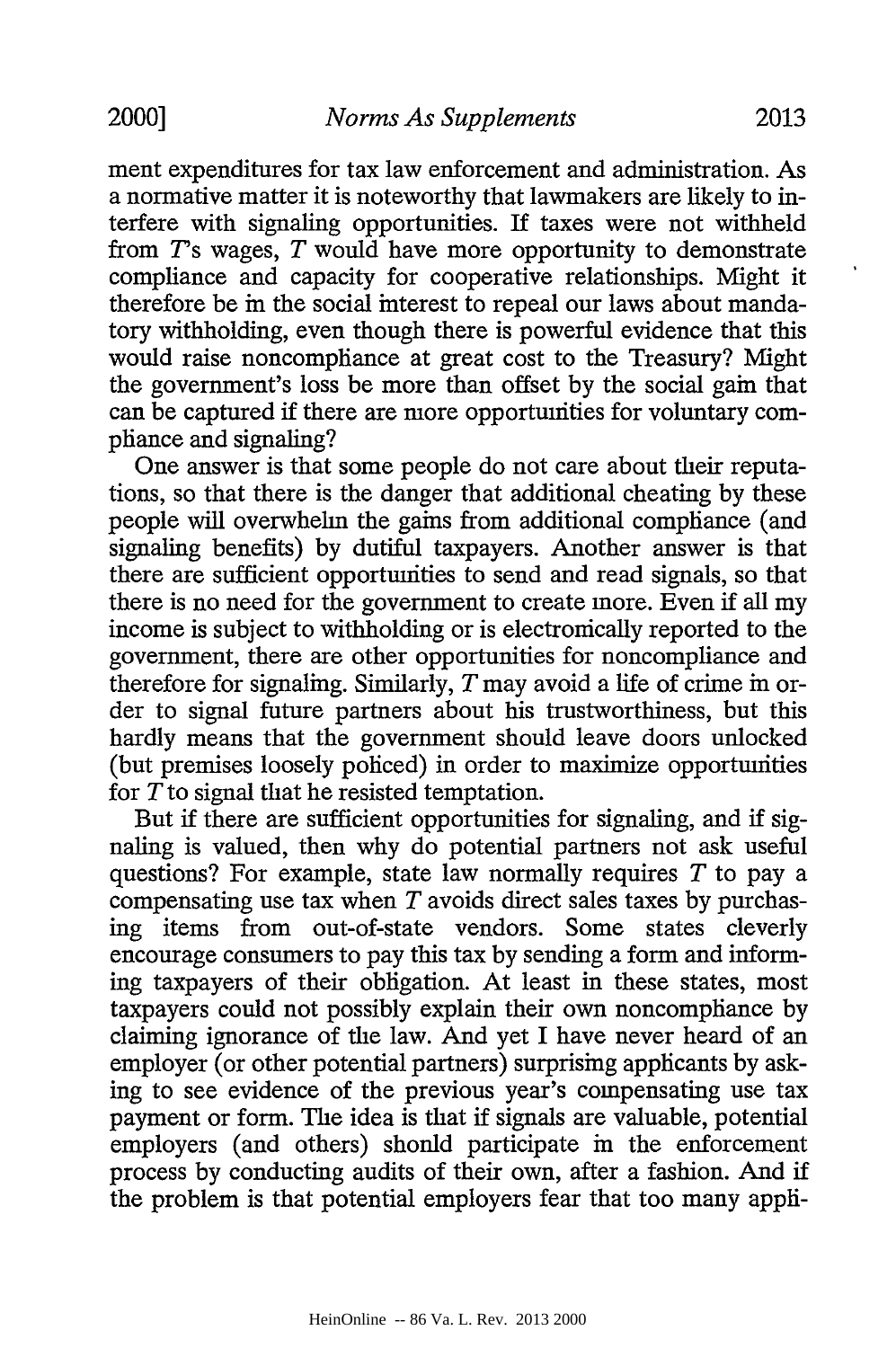cants (or other potential partners) would regard such inquiries as wrongfully intrusive, then the signaling idea is again weakened if only because it is these very potential partners who are supposed to gain from the signaling opportunities.

A similar point could be made about the "nanny tax," which is to say the tax obligations generated by employing domestic help. It is not just that many people are in noncompliance with state and federal law. That fact could be explained by the low and infrequent legal sanction, along with the fact that the extralegal sanction (offered by potential partners) is weak because of the infrequency of the legal sanction. It is instead that potential partners could ask about these things and they do not. But, again, a signal does not need to be as strong or as well utilized as it might be for us to believe in its existence. A clever and well-read employer, or other potential partner, might be expected to react to Posner's provocative Essay by now asking questions about past nanny taxes and compensating use taxes.

Posner's signaling argument is displayed in the context of tax compliance because individual behavior there seems irrational at first glance. But the central role of signaling suggests that we might do better looking for evidence of its existence in the very relationships that are of the kind one wants to influence.  $T$ 's potential contractual partner, *U,* will probably gain more relevant information about  $T$  by checking into  $T$ s past contractual relationships than by investigating *7's* compliance with tax laws. Knowing this, it might be rational for *T* to work hard on matters related to existing contracts, and to reason that noncompliance is rational with respect to government laws because *U* will investigate and value 7's private relationships more than  $T$ 's relationships with the government.

In some settings this sort of reasoning raises a different set of puzzles about signals. *T* might choose to comply with the nanny tax, for example, not because noncompliance (if discovered) would ruin opportunities with any *U,* but because noncompliance will be obvious to the nanny. *T* might fear that the nanny will interpret the signal to mean that  $T$  is rather casual about complying with lawsmany of which *T* desperately hopes the nanny will abide by in caring for 7's children. The fact that so many taxpayers ignore the nanny taxes suggests perhaps that they do not think that private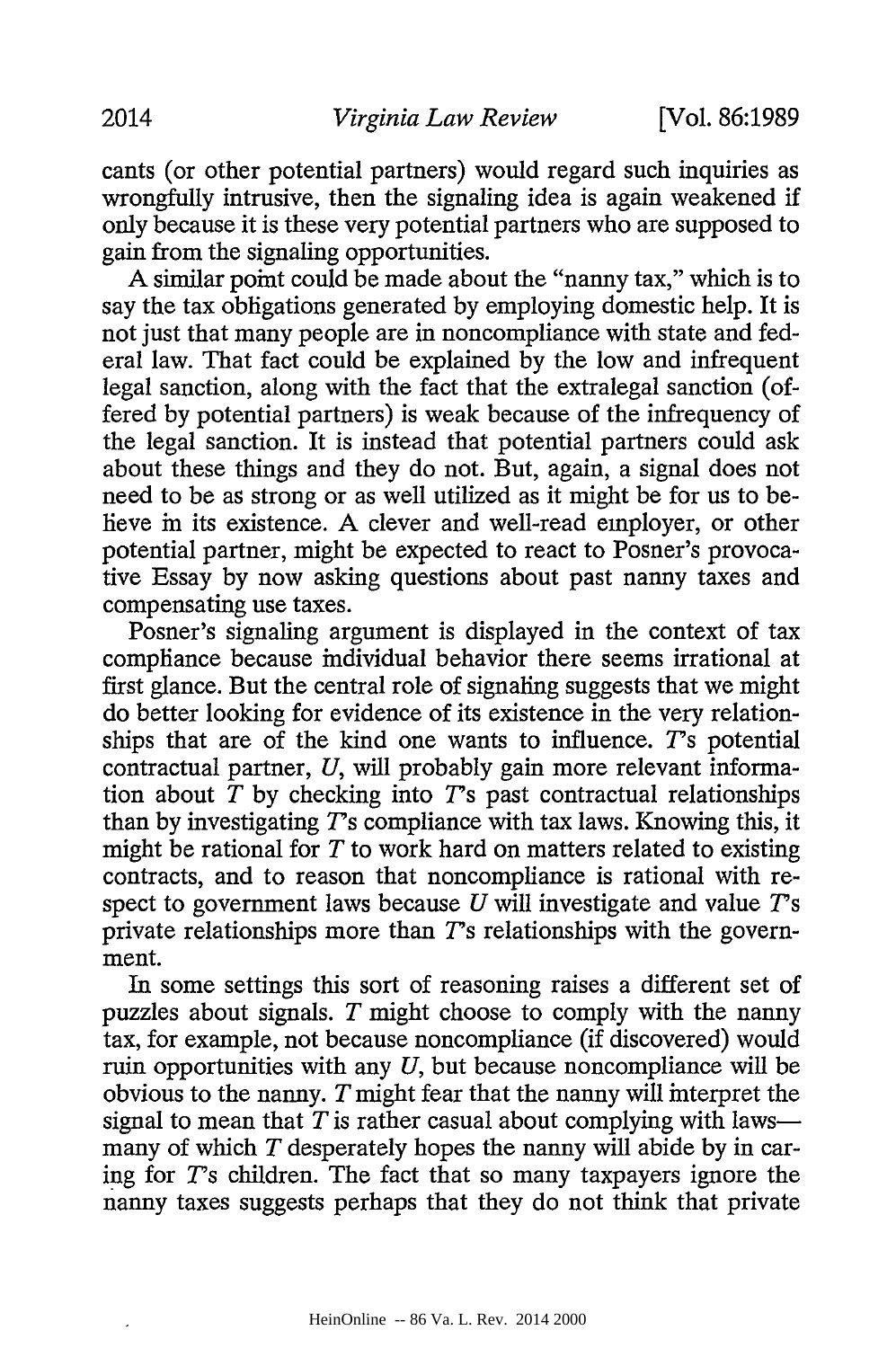A more general question is whether any compliance information can be useful as a means of screening people for their cooperative worth. Owen Fiss has suggested that there is a case to be made for not allowing settlements before claims are brought.<sup>33</sup> If we add signaling to the mix, the idea might be that every legal dispute is an opportunity to broadcast to the world the parties' proclivities. If *A* contracts with *B* and the latter breaches opportunistically, settlement deprives *C* of the opportunity to learn about *B. C* might ask *A* for a reference (or *A* might offer to provide one), and *C* might in this way learn from *A* about *B.* But if the claim is that law adds value to signaling (beyond what parties can broadcast about themselves or ask about others on their own) then there is something to be said for public records of private disputes.

#### *C. Laws as Signals*

The focus of the Article by Richard McAdams is also on the overlapping coexistence of norms and laws, and it provides a new idea to explain the duplication.<sup>34</sup> The idea is that cooperative practices sometimes require focal points or agreement-and law can facilitate beneficial cooperation by communicating such points or equilibria.<sup>35</sup> Thus, drivers need a signal as to whether to drive on the right or left, and whether and when northbound or southbound traffic should pass on a hilly two- or three-lane road.<sup>36</sup> Law provides these signals with rules, occasional signs, and appropriate dashes and solid lines on the asphalt.<sup>37</sup>

As usual, McAdams is optimistic and clever. Only a dull skeptic would complain that if his observation were important we would often find overlapping laws and norms with no legal sanction for failing to abide by the laws. Instead, we rarely find purely expressive (or equilibrium-pointing) laws. This observation may be a restatement of Robert Ellickson's point that law does not have

<sup>33</sup> See Owen Fiss, Against Settlement, 93 Yale L.J. 1073 (1984).

<sup>3</sup> See Richard H. McAdams, A Focal Point Theory of Expressive Law, 86 Va. L. Rev. 1649 (2000).

**<sup>3&#</sup>x27;** See id. at 1663-64.

**<sup>16</sup>** See id. at 1709 n.130.

**<sup>-1</sup>** See id. at 1704-06.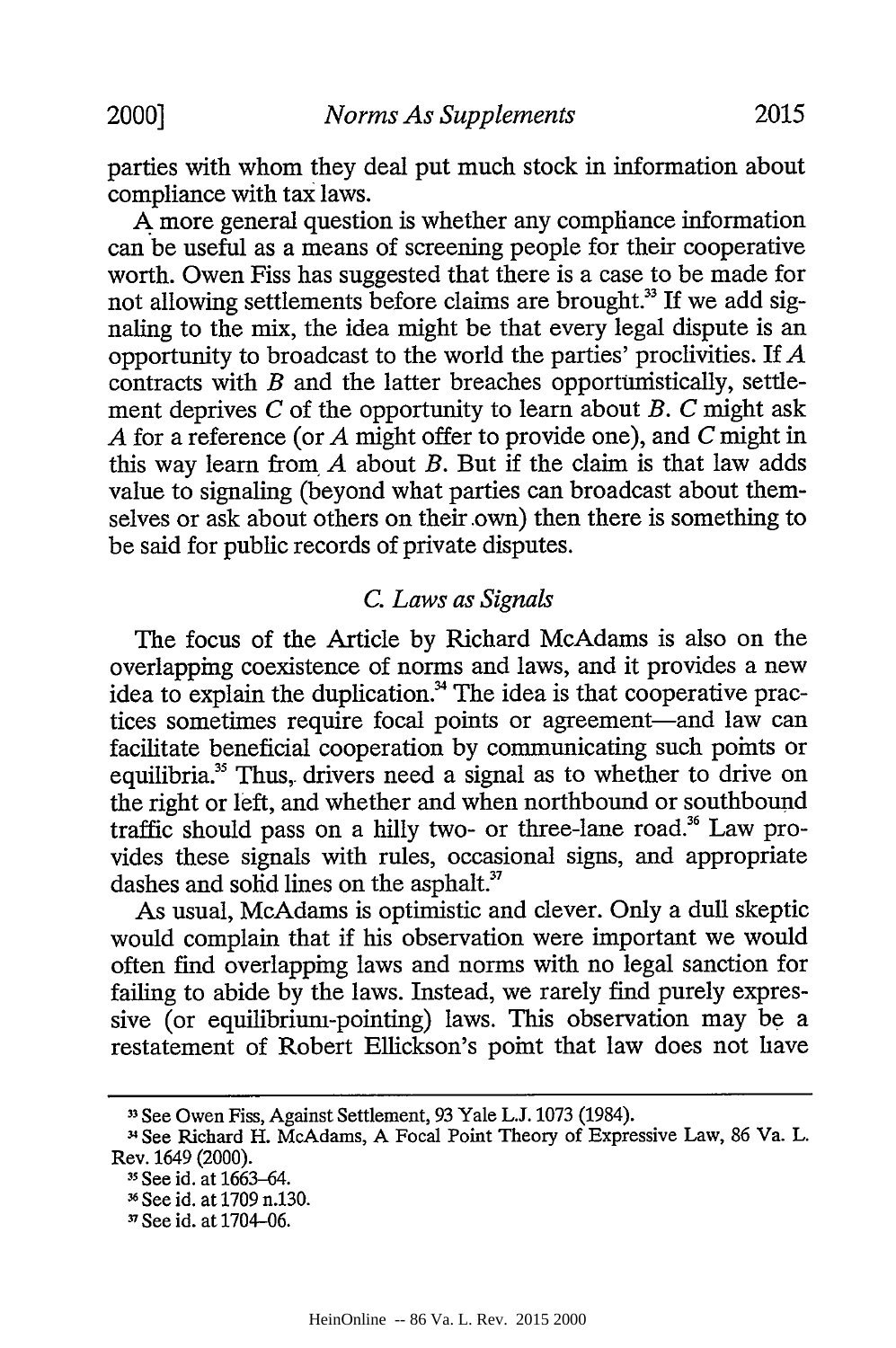much of a competitive advantage when compared with norms.<sup>38</sup> I return to this point presently.

It is even duller to wonder publicly why focal points are so rare in real life. Thomas Schelling's famous example has students in New Haven meeting their mystery partners under the big clock in Grand Central Station.<sup>39</sup> But the train from New Haven goes to that station, few urban college students had cars in that era, and the need for an agreement as to a time suggests the clock, so the success of this focal point is less magical and representative than it first appears. Strangers in England might also manage to meet beneath Big Ben. But if the same question were asked in the environs of Los Angeles or Washington, I suspect that focal points would seem unattainable.

With respect to the overlap of laws and norms (or, alternatively, the supplemental character of some norms), the most interesting claim about the expressive character of law in guiding cooperative parties is that law and norms might well overlap completely-but law chooses the rules. My point here will be that we might sometimes desire norm entrepreneurs to choose these rules, and for law to bend toward these norms and to assist at the enforcement end. The point is relevant to the papers by McAdams and by Cooter, and it is hardly inconsistent with either." An example is useful.

Consider again that favorite of the norms literature, smoking and nonsmoking areas. One approach, most easily attributed to McAdams, is to think of citizens as grasping the advantage of occasionally segregating themselves into smoking and nonsmoking areas, but as failing to do this smoothly without some coordination clues. Some smokers might prefer to socialize with other smokers, and many would be willing to bear modest costs in order to avoid offending, or being confronted by, nonsmokers. In the absence of designated areas, the smoker risks giving offense wherever the smoker lights up.

One way to sort smokers and nonsmokers is with an asymmetry.<sup>41</sup> If a few smokers light up early in the evening at restaurant

**<sup>31</sup>** See Robert Ellickson, Oral Comment at "The Legal Construction of Norms" conference at the University of Virginia School of Law (Feb. 26, 2000).

<sup>39</sup> See Thomas C. Schelling, The Strategy of Conflict 55-56 & n.1 (1980).

<sup>40</sup> See McAdams, supra note 34 at 1678; Cooter, supra note 25, at 1599-600.

*<sup>41</sup>*See McAdams, supra note 34. at 1713-14.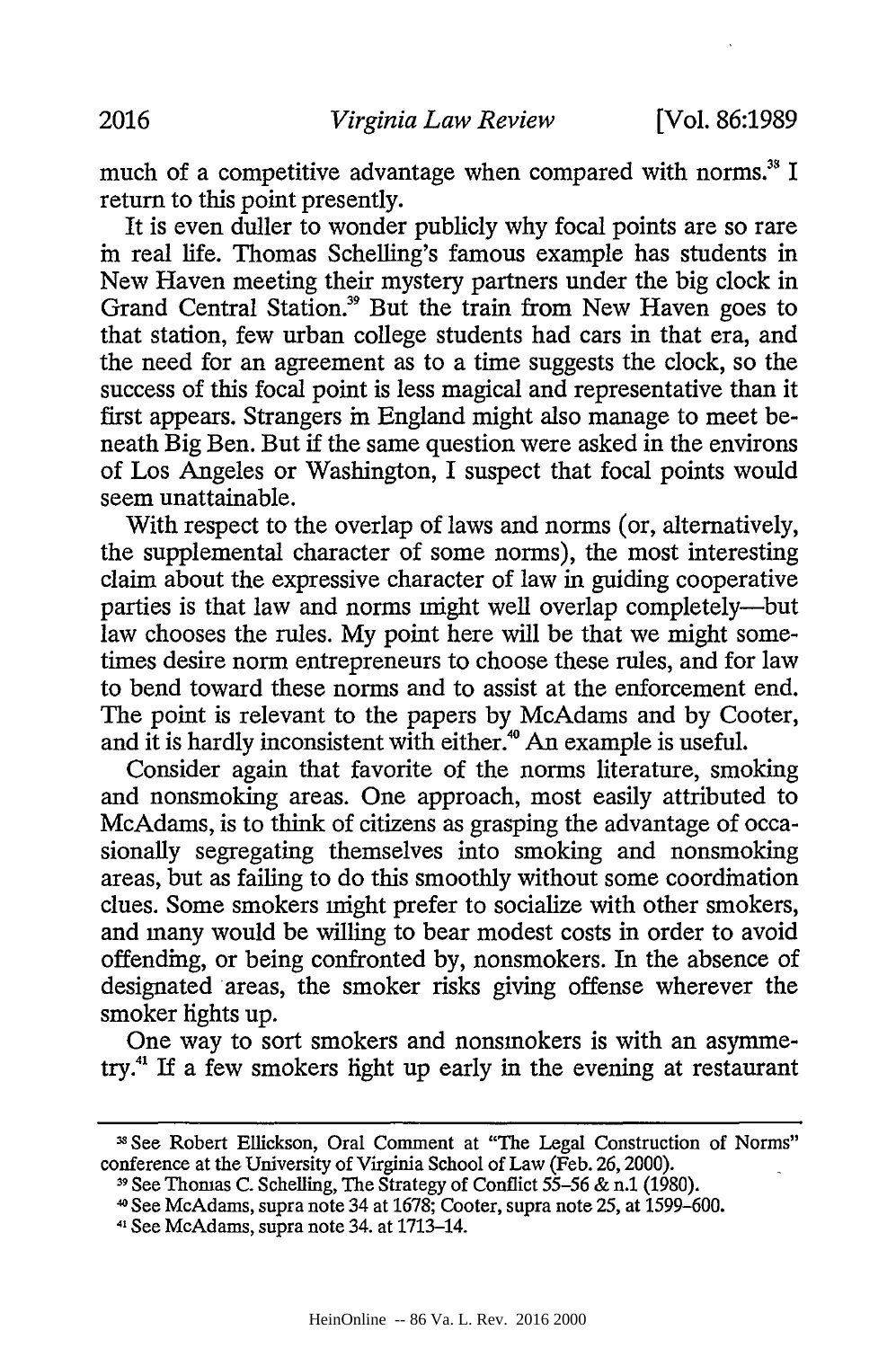tables located in booths near the bar, subsequent patrons might read the smoke signals as suggesting that smokers be seated in that section, and nonsmokers elsewhere. The asymmetry of the restaurant's floor plan can certainly help to sort the clientele. In a hotel, sorting is more difficult because newcomers will not know which floors already house smokers. Law can help out here. Lawmakers might decree that the  $x\%$  of hotel rooms that are most distant from the lobby be designated smoke-free. Guests who are assigned to the uppermost floors of a hotel would know to be pleased if they preferred smoke-free air, and smokers would know to ask to switch to a lower floor.

But is there any reason to think that lawmakers will choose  $x$ wisely? In the case of marking lanes for passing on a highway, there is no reason to think that the state might be inefficiently biased in favor of northbound or southbound cars. The designation of smoking areas is, however, less neutral. The idea of designated areas is clever (and nearly neutral) but the optimal size of each area is a difficult question and one that is not immune to interestgroup politics. When law tells restaurants how many seats to guarantee nonsmokers it is doing much more than solving a coordination problem among patrons. It is plausible that the restaurant's owner is better positioned not only to designate the smoke-free zone but also to indicate its size. But there is some reason not to allow the owner to change the size of the designated area, as she would like in response to short-term demand. The point of legal intervention in this area might be to protect nonsmoking patrons against the risk that they will travel to a restaurant only to find that on this occasion smokers are everywhere. Restaurants could react to this risk by guaranteeing smokefree sections, but the transactions costs associated with this sort of contracting may be substantial.<sup>42</sup>

**<sup>42</sup>Put** differently, we might generally ask for evidence (or at least a theory) suggesting some market failure before law chooses a mix of regulatory regimes that a private party was equipped (and motivated) to choose. In the highway case, no private party has an incentive to draw dashes and lines carefully, and the government has no reason to prefer southbound or northbound drivers. But in the hotel case, for instance, the owner has a financial incentive to please customers, and we might look for evidence of market failure before we empowered or encouraged the government to choose the percentage of rooms that must be smoke-free.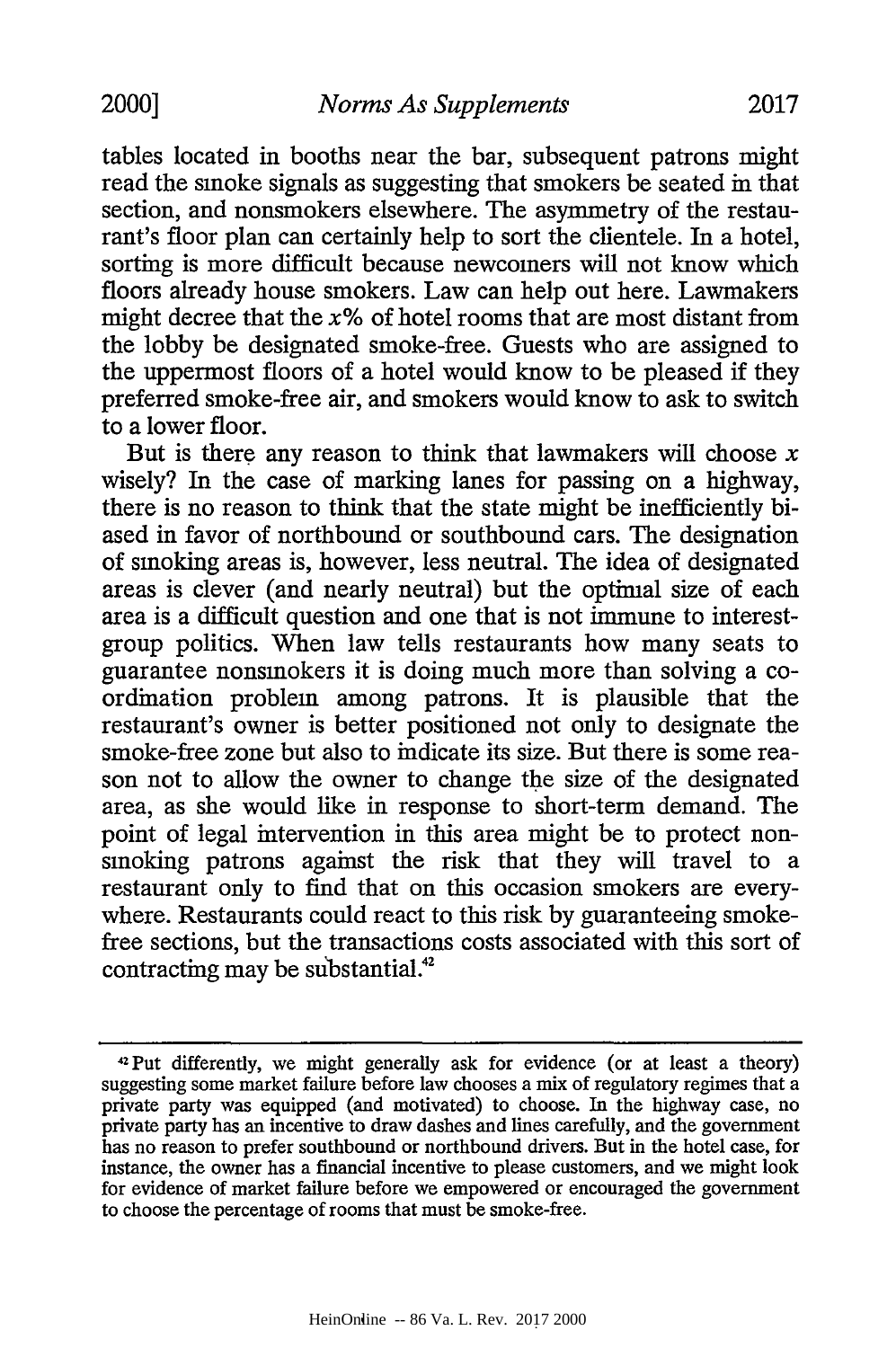In short, overlapping laws and norms may hide the fact that without the (expressive) laws, the norms would be slightly different. McAdams is surely right about this, but in practice there will always be the question of whether lawmakers are any good at efficiently or neutrally choosing among possible mixed rule systems. Indeed, this may be why in some contexts<sup>43</sup> norms erase-rather than supplement-law. Law provides sorting equilibria, for instance, but it may do so poorly enough that norms develop such that people abide by some laws and not others. Thus, law may usefully sort bicyclists and pedestrians along paved park paths by designating some paths to be bicycle-free. But if law does a poor job of predicting the mix of users, then it is likely that in some parts of some parks norms will contradict laws, and bicyclists will be found where they are technically forbidden, and so forth.

But if the details—whether drawn by law or by private entrepreneurs-are reasonably well decided, then it makes sense for law and norms to overlap. In the hotel case, private entrepreneurs designate the number and location of hotel floors (if any) that will be smoke-free, and law overlaps by enforcing these privately designated boundaries (along with the "norms police" who give disapproving looks in the event of violations). The same overlap can occur where law provides reasonably good details. Legal and extralegal sanctions will often work well together. I might even insist that this view suggests that in the restaurant case, norms *supplement* law. Law requires some smoke-free designation and may indicate its minimum scale; private parties supplement law with the details of the zones and they often create larger smokefree zones than required by law; norms and law then work together to enforce these private add-ons.

# *D. Bending Norms*

This last point draws us, finally, to Elizabeth Scott's convincing Essay on the difficulty of norm management in the context of mar-

<sup>43</sup> See Robert E. Scott, The Limits of Behavioral Theories of Law and Social Norms, 86 Va. L. Rev. 1603, 1608-09 (2000) (commenting on an example where hikers and dog walkers signal one another about the seriousness of posted signs barring dogs from trails).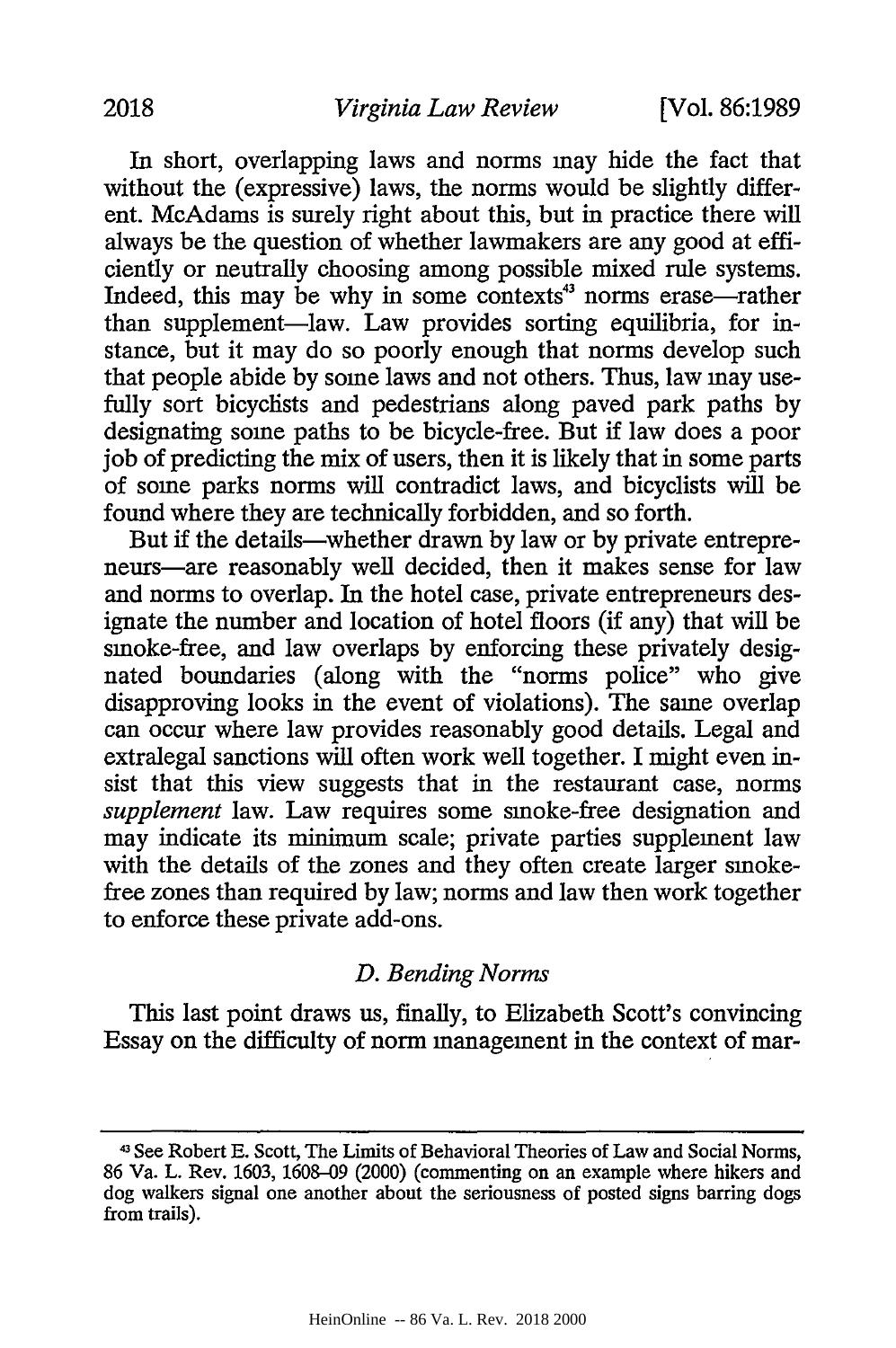riage.<sup>44</sup> I would like to stress here that (among other things) Scott can be seen as taking the Cooter and McAdams (expressive or sorting) ideas one step further by encouraging us to think of features of the legal regulation of marriage as little more than the state setting out several options from which parties can choose. McAdams advances the idea of one regulatory scheme, pointed to or expressed by law, solving a coordination problem, and enforced by self-interest, law, and social practice. Scott's example has the state offering a menu, with any choice supported (at least within some subsets of the community) by a social norm. Louisiana famously permits a choice between covenant marriage and conventional marriage, which is to say marriage with the option of nofault divorce.<sup>45</sup> Scott reminds us that the new choice of covenant marriage changes the meaning associated with choosing (even) the conventional option.<sup>46</sup>

This sort of limited menu and its interesting impact on private choices is both more familiar and more startling than is first apparent.<sup>47</sup> On the familiar side, couples who contemplate marriage have long been able to choose a civil ceremony or a religious ceremony; indeed, some choose a member of the clergy who will accede to their (interfaith or other) wishes rather than one with whom they have associated in the past. The clergy can impose requirements. A couple that chooses a cleric from one religion must go through prenuptial counseling, while one drawn from another church might have required promises about child rearing. The state does not offer unlimited menu options, but it does deputize most members of the clergy to perform marriage ceremonies. Given these choices, many couples that choose a civil ceremony in City Hall or with a local judge have emphatically rejected the (obvious) religious alternatives in a way that they would not if the clergy were not available for this function. Moreover, the very process of choosing among religious ceremonies, or entering a counseling process as a precursor to some ceremonies, might cause a couple to discover

<sup>44</sup>See Elizabeth S. Scott, Social Norms and the Legal Regulation of Marriage, 86 Va. L. Rev. 1901 (2000).

See La. Rev. Stat. Ann. §§ 9:224(c), 9:234, 9:272-75, 9:307-09 (West Supp. 2000).

<sup>4</sup> See Scott, supra note 44, at 1967-68 & n.189.

<sup>47</sup> Revealed conflicts may cause the discussants to fear that they are not ready for marriage.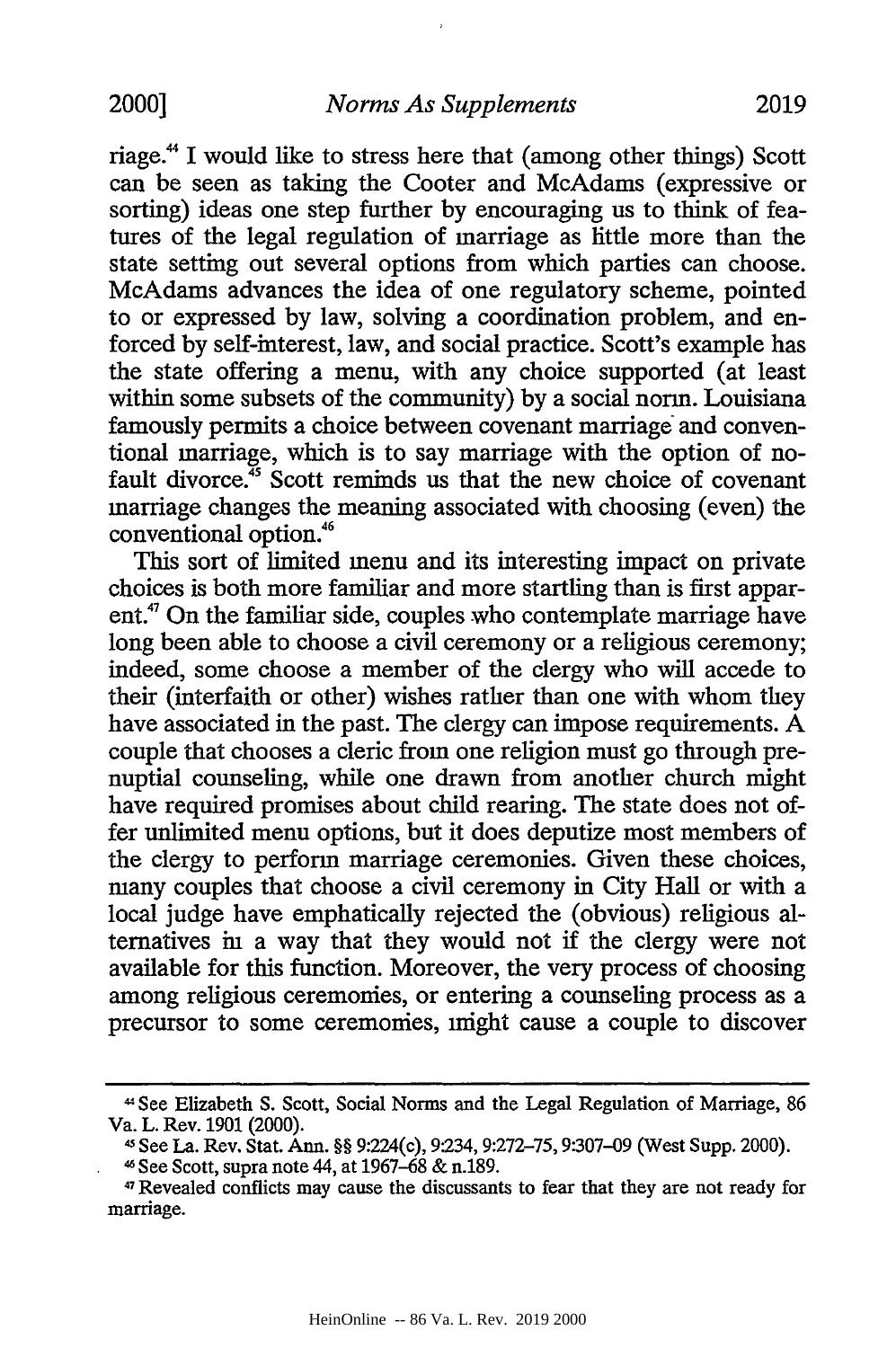that they are unwilling or unready to marry. Scott's point about the "bundling effect," or about the baggage that might go along with choosing covenant marriage, is thus a new example of a familiar problem in norm management.'

On the startling side, Scott's example reminds us that the ranking of preferences can change when new alternatives are not as irrelevant as they first appear. An example familiar to every student of social choice theory begins with the opportunity to choose between vanilla and chocolate ice cream; imagine, then, that I respond with a preference for vanilla. Now the choice set is expanded to include strawberry ice cream. I might select the new option, strawberry, but we would think it funny or irrational if I now preferred chocolate. But imagine now a couple, *C,* that selected conventional (no-fault divorce) marriage when the state offered only conventional marriage or, of course, no marriage. Now (prior to *C's* actual marriage) the state offers covenant marriage as a third option. Is it not plausible that *C* might now choose the option of no marriage? The choice between conventional and covenant mariage may have exposed conflicts between these two people. A preference by one or both for conventional marriage over covenant marriage may be understood by the couple as a warning sign that any marriage is a poor choice for them. Strawberry ice cream may be an independent alternative that is irrelevant to the ranking of vanilla and chocolate, but where serious interpersonal relationships are involved, seemingly independent alternatives (like covenant marriage in Scott's discussion) may turn out not to be independent and irrelevant (with respect to the preference for marriage over no marriage).<sup>49</sup>

As I have learned from Elizabeth Scott, the same is true for much of the regulation of marriage. The possibility of prenuptial contracting might, for example, cause some couples not to marry.

<sup>43</sup> Scott, supra note 44, at 1960.<br>4 In this example the new option of covenant marriage plays much the same role as the option of a religious ceremony in the preceding example. In turn, the "bundling" of covenant marriage and gender concerns (in the social perception or norm associated with covenant marriage) is like the bundling of a religious ceremony with many things individuals associate with that religion or a specific clergy member or a prerequisite for the religious ceremony. The state may not have intended any of this bundling when it agreed to fold civil ceremonies into religious ones chosen by the couple, but the baggage is not easily jettisoned.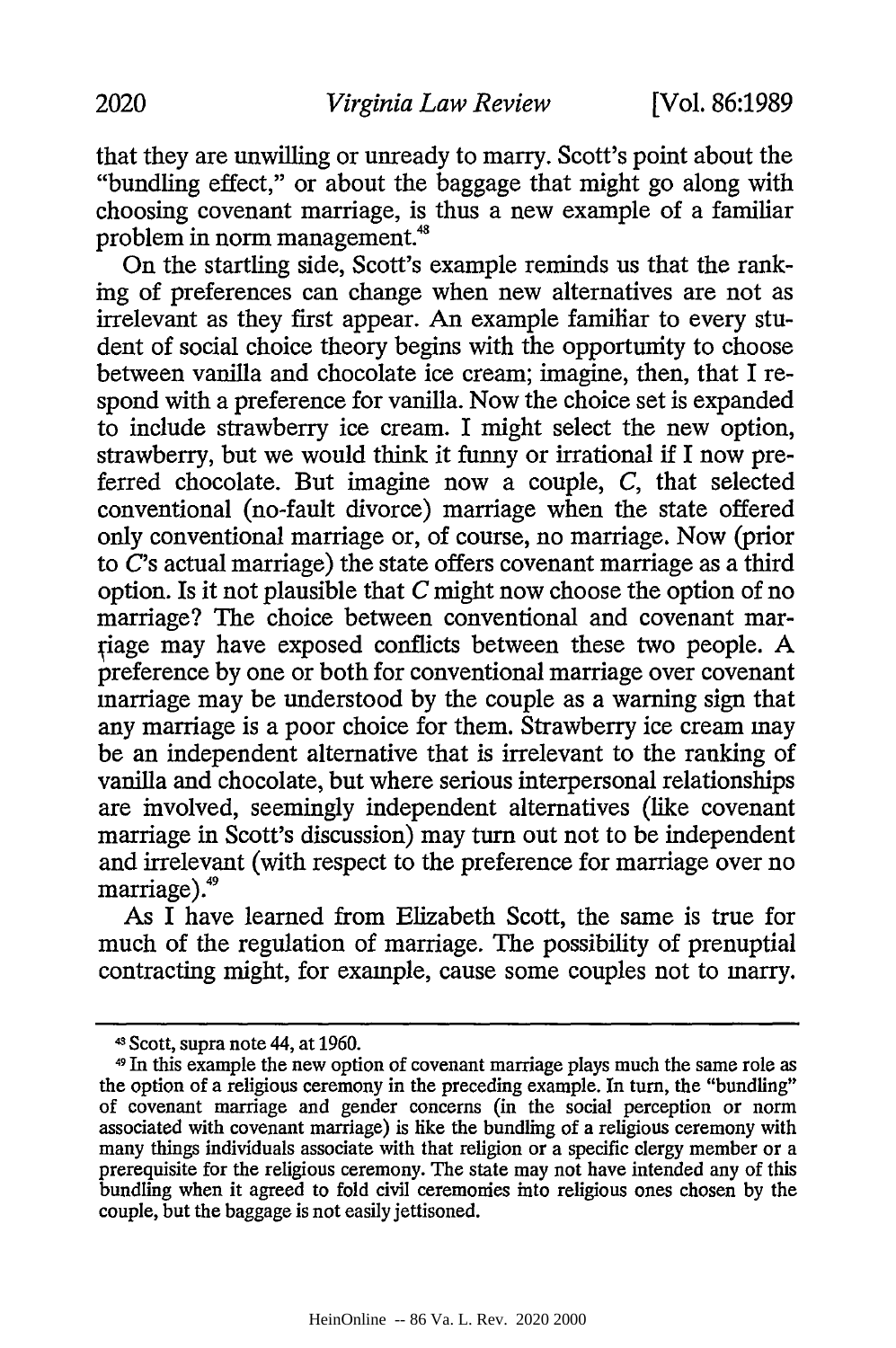Some people will avoid prenuptial arrangements or bargains because they fear that raising the topic would signal distrust. Others might raise the subject and in the end choose not to marry after a period of unsuccessful and tense bargaining. One advantage of norms in this context is that they may remove the variable of choice. If the norm (or the law) requires everyone to have a prenuptial agreement regarding certain subjects, then there is no negative signal attached to initiating this agreement process. In some communities, norms regarding wedding rings or transferring a certain number of cattle from one family to the other incorporate this feature. There is no reason why our modern laws could not do the same with mandatory rules-if Scott can convince legislatures that prenuptial bargains are of sufficient value-but it may be impossible to do the same for alternative marriage forms.